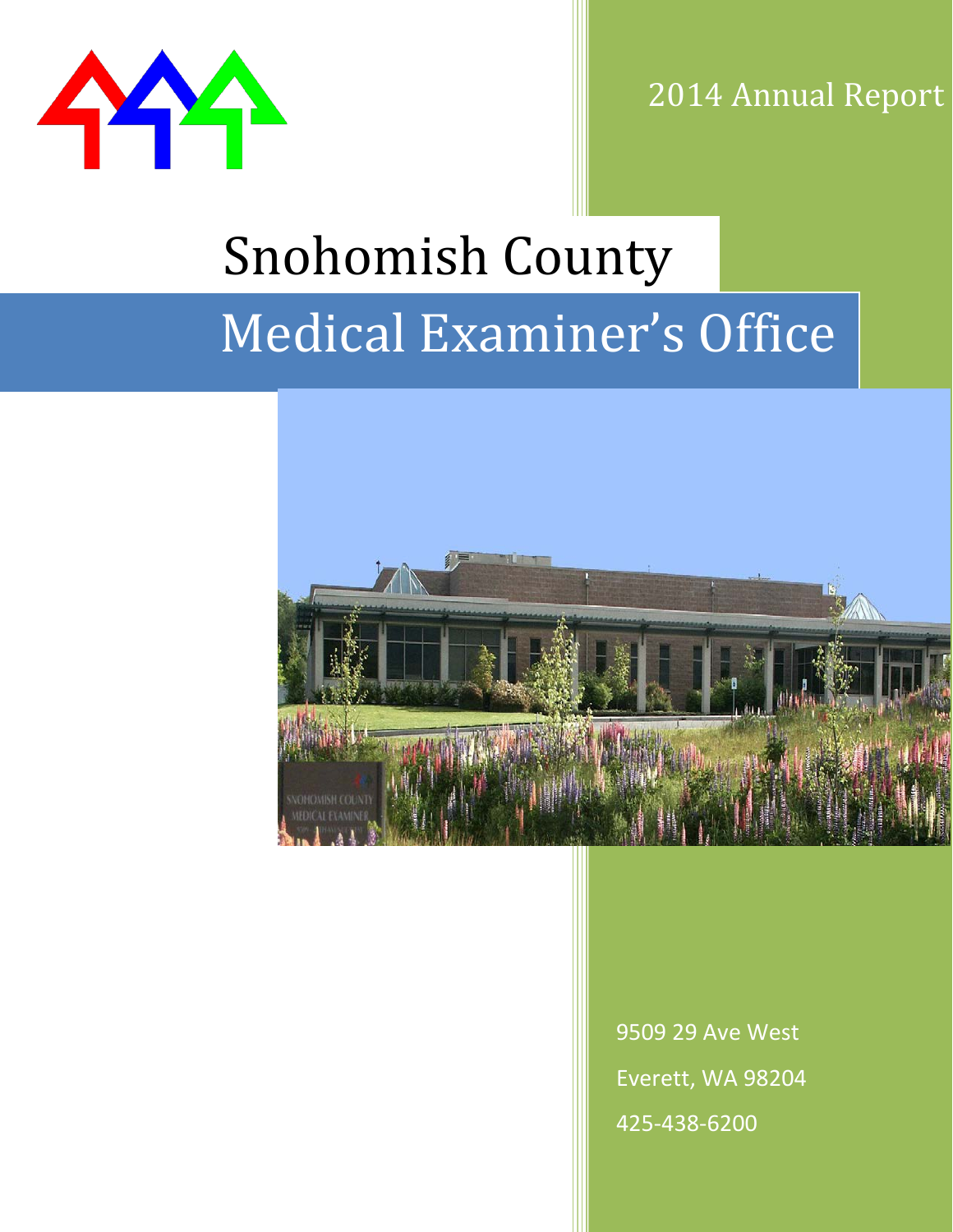#### Contents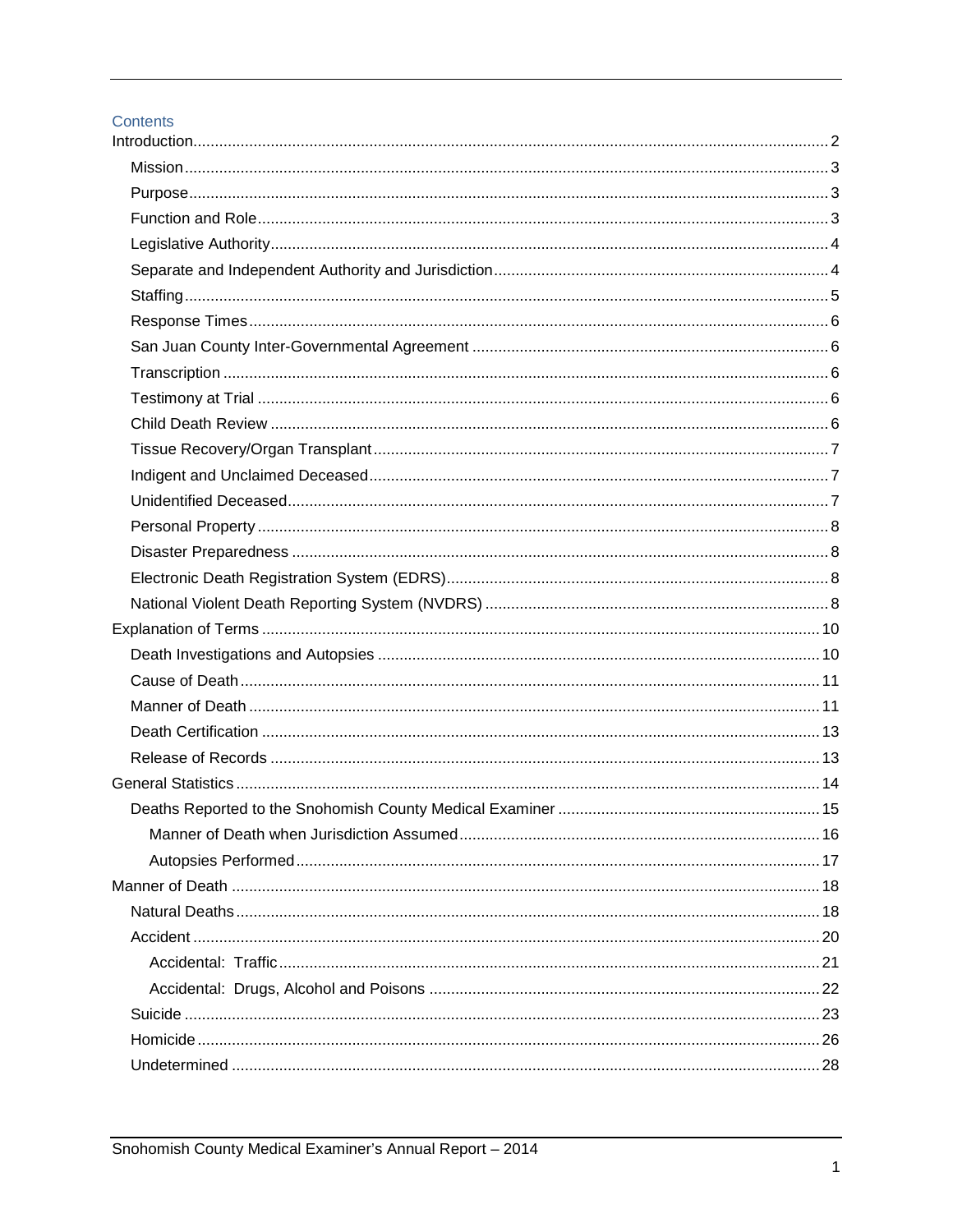# <span id="page-2-0"></span>Introduction

**Snohomish County Medical Examiner's Office**

**Business office:** 9509 29th Avenue West Everett, WA 98204

**Phone:** 425-438-6200 **Fax:** 425-438-6222

**Business hours:** 24 hours per day 7 days per week

**Office hours:** 9 AM to 4:0 PM Monday through Friday

**Facility:** Built 1999 14,057 square feet

**2014 Staffing:**  14 full time employees

**2014 Budget:**  \$2,256,749 Per capita: \$2.97

**Geography:** 2,196 square miles, of which 2,089 miles is land and 107 square miles is water.

**2014 population:**  759,583 (est.)

**Demographics:**

Asian 9.9% Black 3% Hispanic 9.5% Native American 1.5% White 80.8%

The office of the Snohomish County Medical Examiner was created in June 1987 and operates under the Snohomish County Executive in accordance with statutes, authority, and jurisdiction of the State of Washington.

The county ranges from the Cascade Mountains to Puget Sound. The highest point in the county is Glacier Peak at 10,436 feet. Two large rivers, the Stillaguamish and Snohomish, are fed by many tributaries. There are five major routes connecting the county to other counties and areas of the state. The largest city is Everett, the county seat.

Snohomish County's population has grown from 713,335 in 2010 to 759,583 in 20[1](#page-2-1)4<sup>1</sup>, making it one of the fastest growing in the state and ranking third in overall population.



The geographical jurisdiction of the Medical Examiner's Office extends to the entire county, including incorporated cities; waterways; Naval Station Everett; Tulalip, Stillaguamish and Sauk-Suiattle reservations; the Snohomish County Jail; and the Washington State Reformatory (WSR), including the WSR Hospice center in Monroe.

<span id="page-2-1"></span><sup>&</sup>lt;sup>1</sup> United States Census Bureau:<http://quickfacts.census.gov/qfd/states/53/53061.html>  $\overline{a}$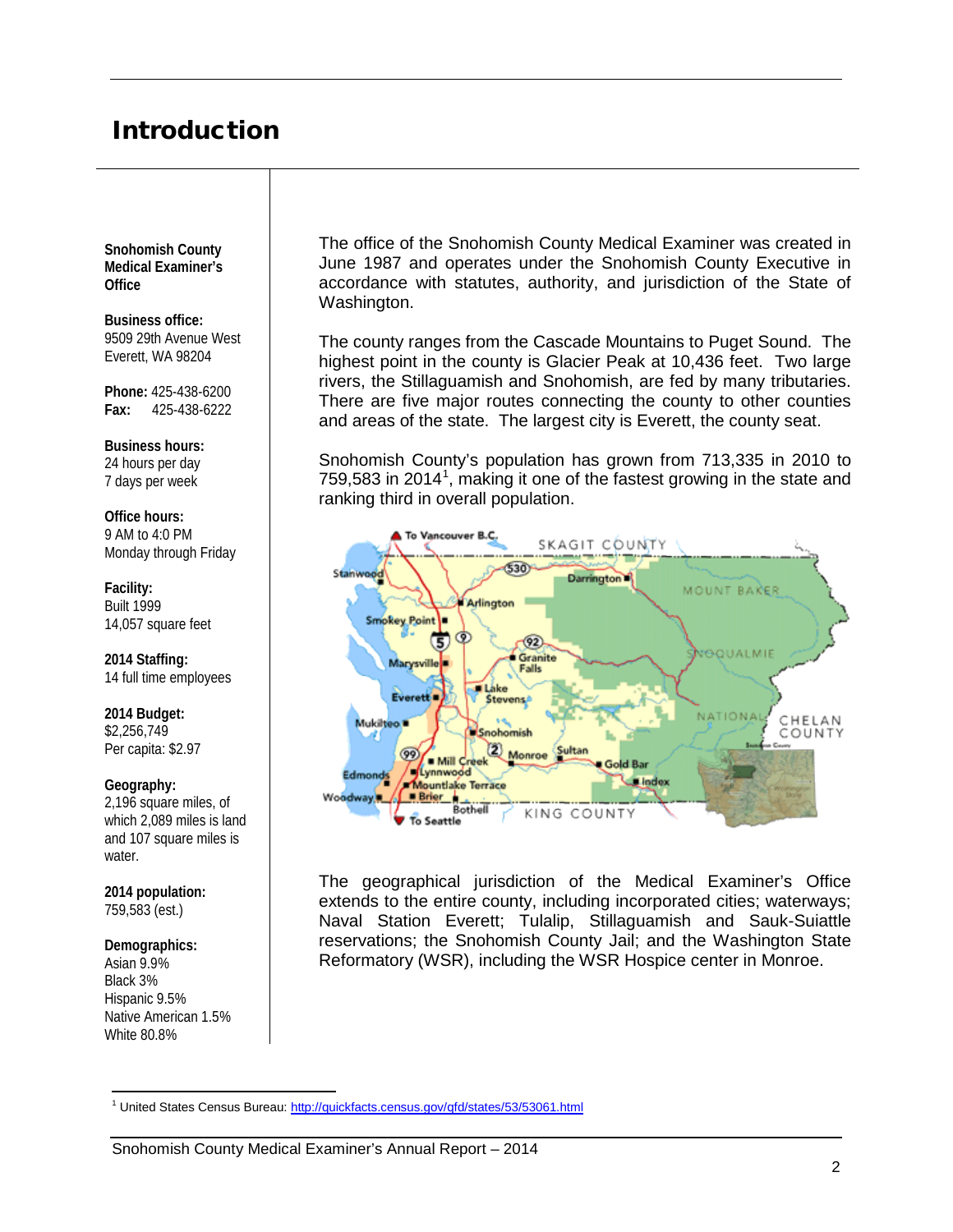# Dedication

Although this report deals with numbers and statistics, we acknowledge that every case represents an individual's death, mourned by family and loved ones. This report and the work that is summarized are dedicated to those we serve: to the persons, living and deceased, who have passed through our doors, to their families, and to the people of Snohomish County.

#### <span id="page-3-0"></span>**Mission**

The mission of the Snohomish County Medical Examiner's Office is to provide the citizens of Snohomish County with a modern medicolegal death investigation system and to assure that their interests and those of their loved ones are safeguarded during their time of personal loss.

#### <span id="page-3-1"></span>**Purpose**

The primary purpose of the Snohomish County Medical Examiner's Office is to determine the cause and manner of death of persons who die suddenly, violently, or unexpectedly while in apparent good health within the geographic boundaries of the county and who fall under the jurisdiction of the Medical Examiner. [\(RCW Chap. 68.50\)](http://apps.leg.wa.gov/rcw/default.aspx?cite=68.50).

Information gained from medicolegal investigations is frequently required in the form of evidence and expert testimony in both criminal and civil legal proceedings. Examinations also benefit families of work-related deaths, help identify potentially unsafe consumer products, and assist public health by identifying poisons or infections agents. Most importantly, the Snohomish County Medical Examiner's Office represents a resource of impartial professionals and support staff providing continuous objective medicolegal investigations to the people of Snohomish County.

#### <span id="page-3-2"></span>**Function and Role**

The main function of the Snohomish County Medical Examiner's Office is the determination of the cause and manner of death which are of concern to the public health, safety and welfare. The investigation and determination of cause and manner of death is performed by highly trained technical staff and the application of modern medicine and forensic science to the death investigation process. There are several reasons why an accurate determination of the cause and manner of death is essential to our society:

- 1. The innocent shall be exonerated.
- 2. Murder shall be recognized.
- 3. Criminal and civil court proceedings will be provided with documented, sound and impartial medical evidence.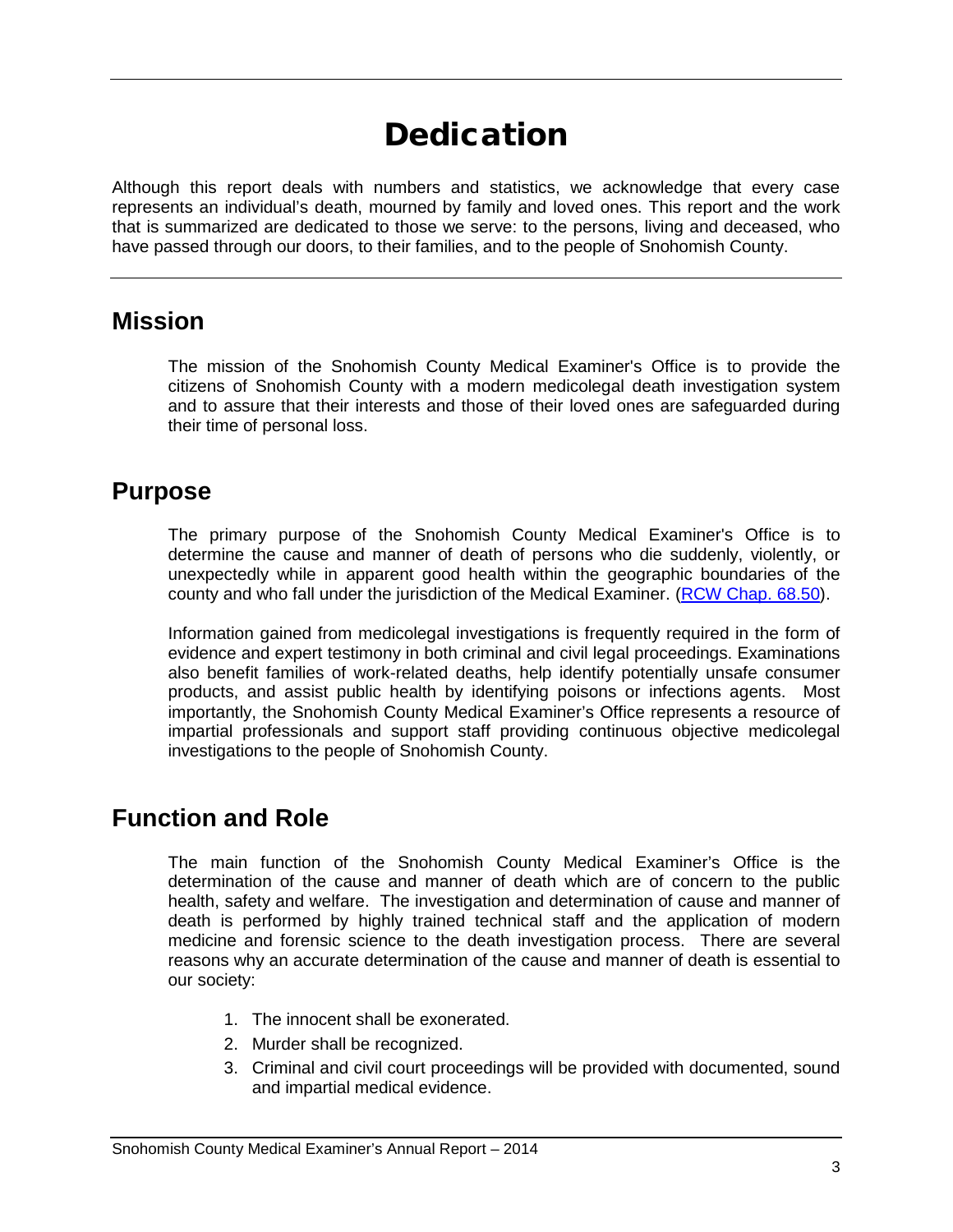- 4. Unrecognized hazards to public health and safety shall be revealed.
- 5. Industrial hazards shall be exposed.

# <span id="page-4-0"></span>**Legislative Authority**

Snohomish County operates under a medical examiner system. Snohomish County code requires the chief medical examiner be a licensed physician by the state of Washington and certified or eligible for certification in forensic pathology.

Medical examiners are appointed. Coroners are elected officials. Coroners are not usually required to be physicians, but requirements may vary by jurisdiction.

The jurisdiction of the Medical Examiner is established by Washington State Law and Snohomish County Code:

| <b>RCW Chap. 36.16</b> | <b>County Officers</b>                      |
|------------------------|---------------------------------------------|
| <b>RCW Chap. 36.24</b> | <b>County Coroner</b>                       |
| SCC Chap. 2.74         | Department of the Medical Examiner          |
| <b>RCW Chap. 68.50</b> | <b>Human Remains</b>                        |
| WAC 246-500-020        | <b>Contact with Human Remains</b>           |
| WAC 246-500-040        | <b>Transportation of Human Remains</b>      |
| RCW 36.39.030          | Disposition of Indigent Remains             |
| RCW 73.08.070          | County Burial of Indigent Deceased Veterans |

## <span id="page-4-1"></span>**Separate and Independent Authority and Jurisdiction**

While the Medical Examiner's Office works hand-in-hand with law enforcement, the prosecuting attorney and various health agencies, the Medical Examiner has fully separate and independent authority and jurisdiction over the medical investigation of deaths, including, but not limited to the following:

- Apparent natural deaths
- Accidents
- Suicides
- Homicides
- Officer involved and in-custody deaths
- Deaths of children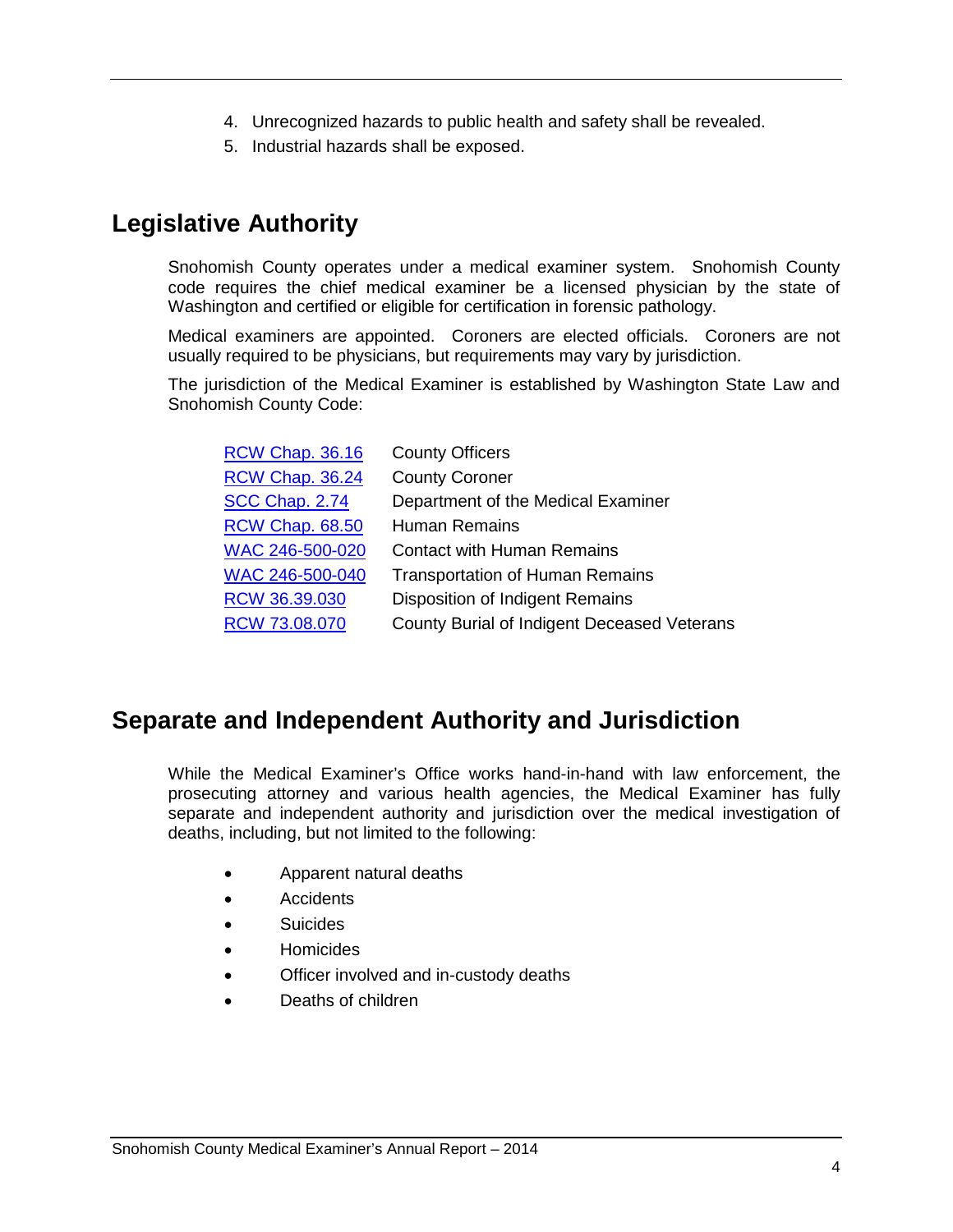## <span id="page-5-0"></span>**Staffing**

In 2014, the Medical Examiner's office was staffed with 14 full-time employees. Operationally, the primary challenge for the Medical Examiner's Office is ensuring 24/7 coverage to respond to death investigations. Of equal concern is providing adequate relief for employee leaves due to the stressful nature of the work.

To better serve the citizens of Snohomish County, the Medical Examiner's Office implemented an organizational change in March of 2011. This change has also resulted in medical investigators being capable of providing pathology assistance in support of autopsy operations. Two Medical Investigators are assigned to support autopsy operations on a rotating basis throughout the year. The goal is to promote skills in investigations and pathology which will allow for better trained staff, more flexibility in work assignment and work load management.

In 2014, an additional organizational change was implemented to allow for standby shift coverage to provide more flexibility and efficiency while allowing for relief shift coverage for employees. At least one medical investigator is on duty or on standby 24 hours a day, seven days a week. A forensic pathologist is always on-call.

*Medical Investigators* are required to obtain American Board of Medicolegal Death Investigators [\(ABMDI\)](http://medschool.slu.edu/abmdi/index.php) certification and are required to recertify every 5 years. ABMDI certification means Medical Investigators have the proven knowledge and skills necessary to perform medicolegal death investigations as set forth in the National Institutes of Justice 1999 publication *Death Investigation: A Guide for the Scene Investigator*.

*Medical Examiners* are licensed physicians who have specialized training and board certification in the field of Forensic Pathology. Forensic Pathology is the scientific investigation of sudden, unexpected, violent, suspicious or unnatural deaths. The Snohomish County Medical Examiner's Office is staffed with a Chief Medical Examiner and Associate Medical Examiners:

- Chief Medical Examiner, Norman Thiersch, M.D., is a physician trained and board certified in Anatomic and Forensic Pathology. (Jan 2014 - Nov 2014)
- Associate Medical Examiner, Stanley D. Adams, M.D., is a physician trained and board certified in Anatomic, Clinical and Forensic Pathology.
- Associate Medical Examiner, Daniel Selove, MD, is a physician trained and board certified in Anatomic, Clinical and Forensic Pathology. (Oct 2014-Dec 2014)

Office administration is responsible for personnel, payroll, accounting, purchasing of supplies and equipment, planning and budgeting and providing clerical support to the staff. Administration maintains the records and files, compiles statistical data and provides customer service to the public during normal business hours.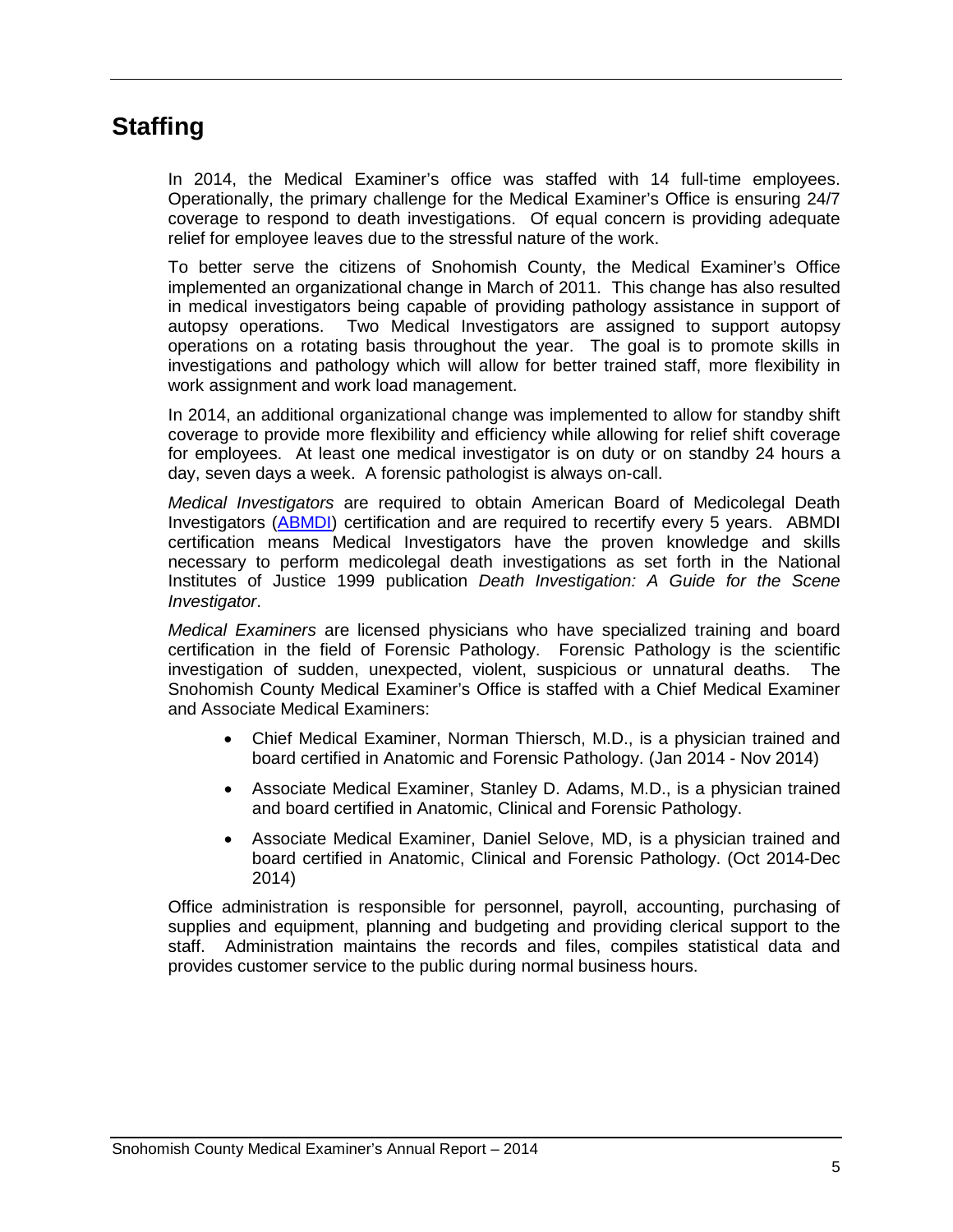#### <span id="page-6-0"></span>**Response Times**

It is the goal of the office to respond to at least 75% of death scenes within 60 minutes. A timely response minimizes the wait time at scene for the family and other responding public agencies such as law enforcement and fire/rescue.

#### <span id="page-6-1"></span>**San Juan County Inter-Governmental Agreement**

In small counties such as San Juan, the duties of the County Coroner are combined with the prosecuting attorney. [San Juan County](http://sanjuanco.com/Prosecutor/coroner.aspx) maintains a coroner's office in which the San Juan County Prosecuting Attorney is ex-officio coroner.

The San Juan Coroner may, in any case in which he or she has jurisdiction over a body, employ a forensic pathologist to perform autopsies, render professional opinions as to the cause of death, and testify under oath as to such matters.

Two or more public entities may contract with one another to perform functions that each may individually perform per RCW Chap. [39.34.](http://apps.leg.wa.gov/rcw/default.aspx?cite=39.34) The Snohomish County Medical Examiner's Office provides medical examiner services for San Juan County.

San Juan County data is reported in total numbers in General Statistics but not included in the statistical analysis data of this report.

## <span id="page-6-2"></span>**Transcription**

A medical transcription vendor is contracted annually via competitive procurement and is utilized for medical transcription. In 2014, medical notes in approximately 600 cases were transcribed in support of the post mortem examination process.

#### <span id="page-6-3"></span>**Testimony at Trial**

The Medical Examiner, Associate Medical Examiner and Medical Investigators receive subpoenas to testify under oath and regularly interact with members of law enforcement and the legal communities with regards to criminal and civil matters.

#### <span id="page-6-4"></span>**Child Death Review**

The Medical Examiner's Office participates in [Child Death Review](http://www.doh.wa.gov/ForPublicHealthandHealthcareProviders/PublicHealthSystemResourcesandServices/LocalHealthResourcesandTools/ChildDeathReview) [\(RCW 70.05.170\)](http://apps.leg.wa.gov/rcw/default.aspx?cite=70.05.170). Child Death Review is a process used to prevent injury and death by:

- Identifying circumstances leading to children's deaths.
- Collecting and reporting accurate and uniform information.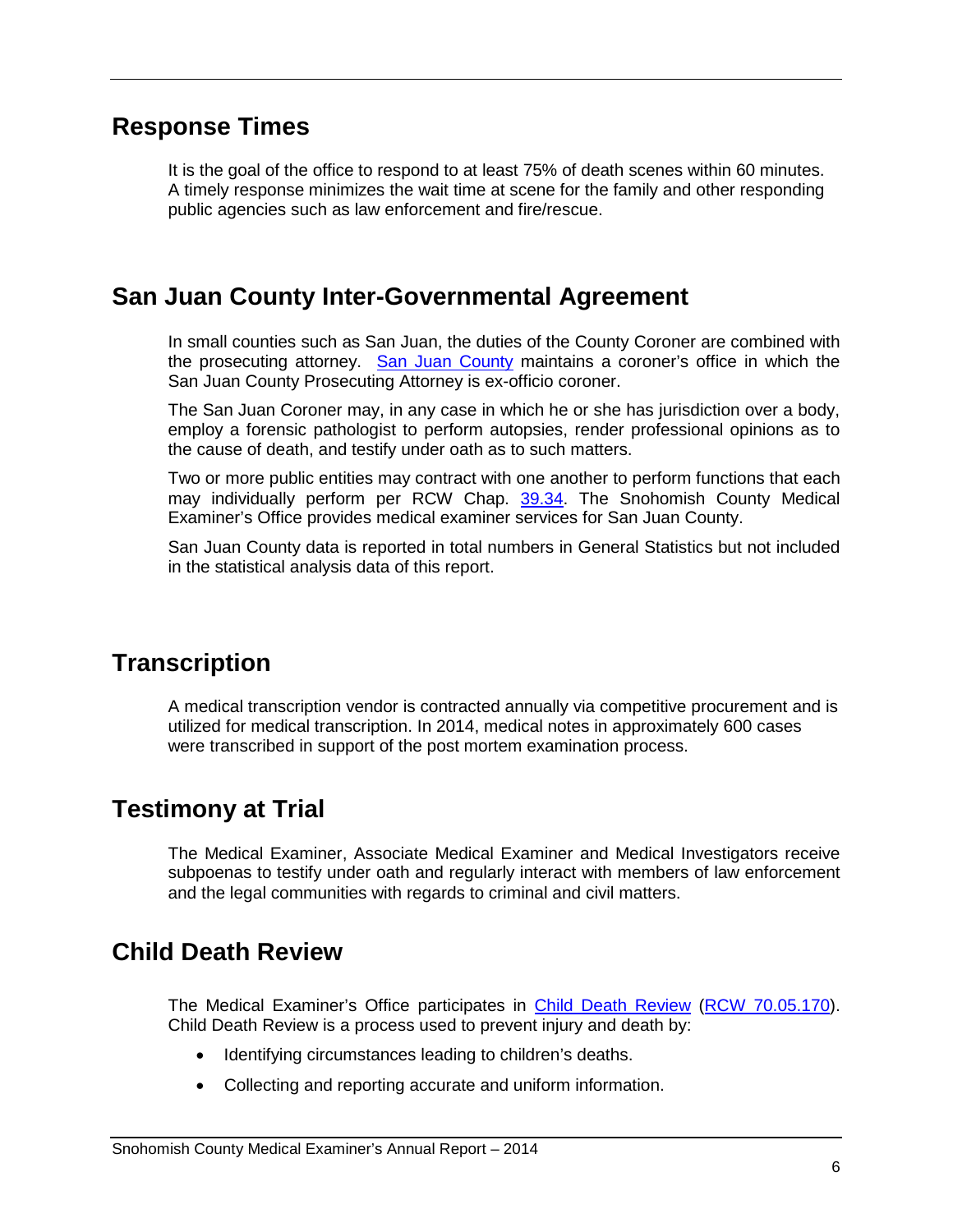• Improving interagency coordination around children's health and safety.

The Child Death Review Team is a multi-agency effort and includes members from the Health District, Child Protective Services, medical professionals and law enforcement.

The Medical Examiner's Office participated in a Child Death Review process on May 8<sup>th</sup>, 2014.

#### <span id="page-7-0"></span>**Tissue Recovery/Organ Transplant**

The Snohomish County Medical Examiner's Office recognizes the value of organ and tissue utilization from deaths which come under the jurisdiction of the Medical Examiner.

Under authority of RCW Chap. [68.64,](http://apps.leg.wa.gov/rcw/default.aspx?cite=68.64) the Medical Examiner's Office works in conjunction with various agencies in the procurement of organs and tissue. The procurement of organs and/or tissues for transplantation can be accomplished in most cases without detriment to evidence collection, postmortem examination, determination of cause and manner of death, or the conducting of criminal or civil legal proceedings. Procurement of donations does not occur at the Medical Examiner facility.

#### <span id="page-7-1"></span>**Indigent and Unclaimed Deceased**

The Medical Examiner's Office goes to great lengths to locate and contact the next of kin for each decedent. Whenever a person is not claimed by relatives or friends, the Medical Examiner's Office assumes jurisdiction and provides for proper disposition as per RCW [68.50.010](http://apps.leg.wa.gov/rcw/default.aspx?cite=68.50.010) and SCC [2.74.061.](http://www.co.snohomish.wa.us/Documents/Departments/Council/county_code/CountyCodeTitle2.pdf) A funeral home is contracted via a competitive procurement process and Snohomish County pays the funeral home the cost of cremation.

The Snohomish County Medical Examiner's Office participates in [ClaimUs,](https://claimus.org/) the National Missing and Unidentified Persons System, a national centralized repository and resource center for missing persons and unidentified decedent records.

ClaimUs contains information about deceased persons who have been identified by name, but for whom no next of kin or family member has been identified or located to claim the body for burial or other disposition. Only medical examiners and coroners may enter cases, however, the database is searchable by the public using a missing person's name and year of birth.

#### <span id="page-7-2"></span>**Unidentified Deceased**

Occasionally people who die have no identification on them, and it is either unknown or uncertain as to the identity of the person. The Medical Examiner's Office works together with law enforcement agencies to identify these decedents, using a variety of scientific techniques such as fingerprints, comparison of antemortem and postmortem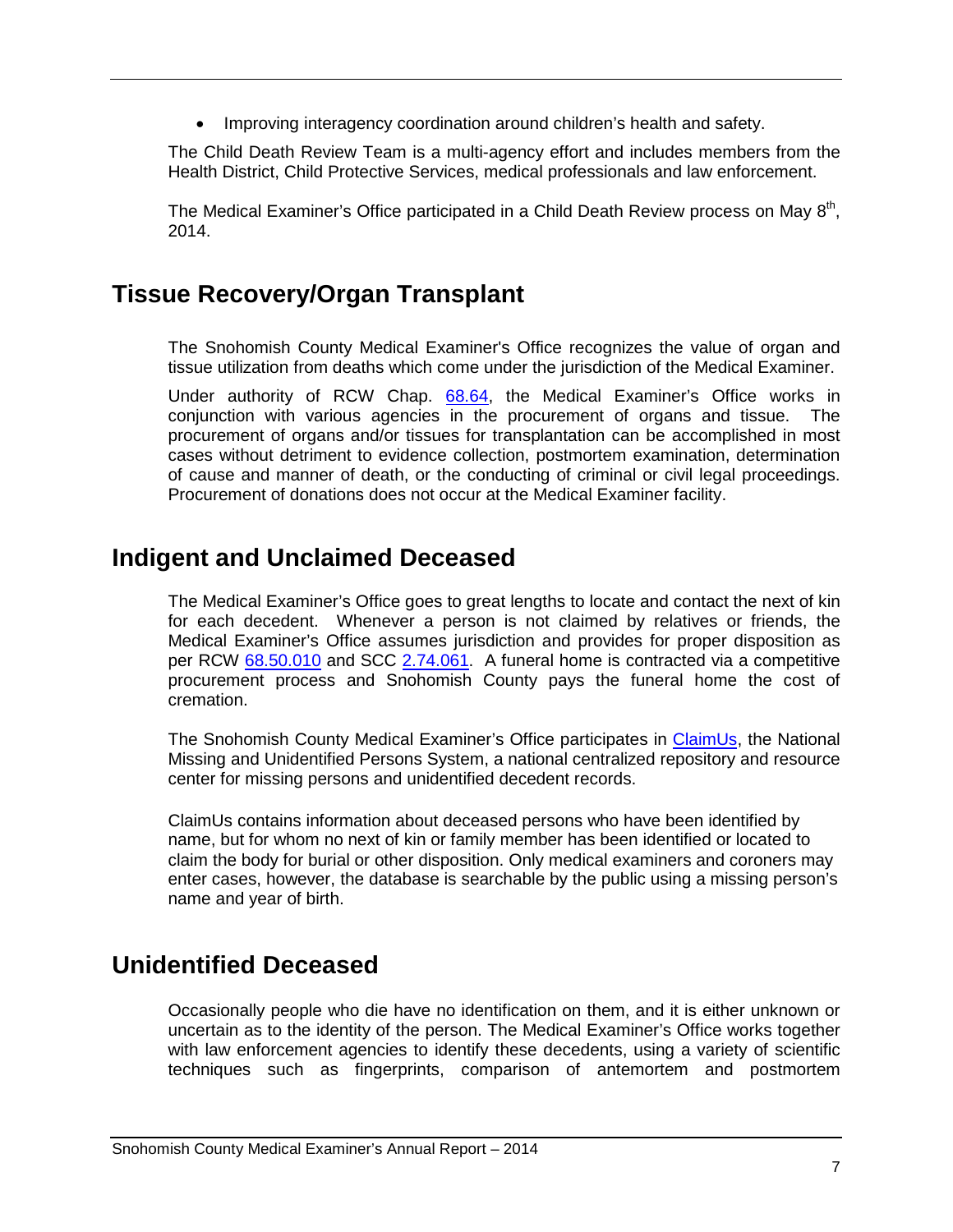radiographs, dental & body x-rays, and DNA analysis to attempt to identify these decedents.

The Snohomish County Medical Examiner's Office participates in [NamUs,](http://www.namus.gov/) the National Missing and Unidentified Persons System, a national centralized repository and resource center for missing persons and unidentified decedent records.

#### <span id="page-8-0"></span>**Personal Property**

The personal property on a decedent at the time of death is removed at the place of death and turned over to the family or law enforcement agency whenever possible. If personal property is transported to the Medical Examiner's Office along with the decedent, the property is inventoried and secured in the Medical Examiner's property room until release to the decedent's next of kin. Any unclaimed property in the custody of the Medical Examiner is delivered to the Treasurer's Office per RCW [36.24.130.](http://apps.leg.wa.gov/rcw/default.aspx?cite=36.24.130)

In some cases, such as suspected homicides, the personal effects are sometimes considered evidence and may be turned over to the investigating law enforcement agency.

#### <span id="page-8-1"></span>**Disaster Preparedness**

The Snohomish County Medical Examiner's Office is committed to preparedness and practice with our partners.

On September 25, 2014 the Medical Examiner's Office participated in the Tri Annual full scale Mass Fatality Incident drill with Paine Field Fire department in compliance with FAA regulations.

These exercises improve the collective joint-operational readiness of emergency management and other participating public safety institutions.

#### <span id="page-8-2"></span>**Electronic Death Registration System (EDRS)**

On July 2, 2013, the Snohomish County Medical Examiner's Office was granted access the Electronic Death Registration System (EDRS) administered by the State Department of Health. EDRS streamlines the death registration process, improves the quality of the death data collected, reduces the time it takes to file death records and improves communication among those who file. EDRS is being used to file death records in [36](https://fortress.wa.gov/doh/edrsinformation/EDRSInformation/ImplementationMap.aspx) [Washington counties.](https://fortress.wa.gov/doh/edrsinformation/EDRSInformation/ImplementationMap.aspx)

#### <span id="page-8-3"></span>**National Violent Death Reporting System (NVDRS)**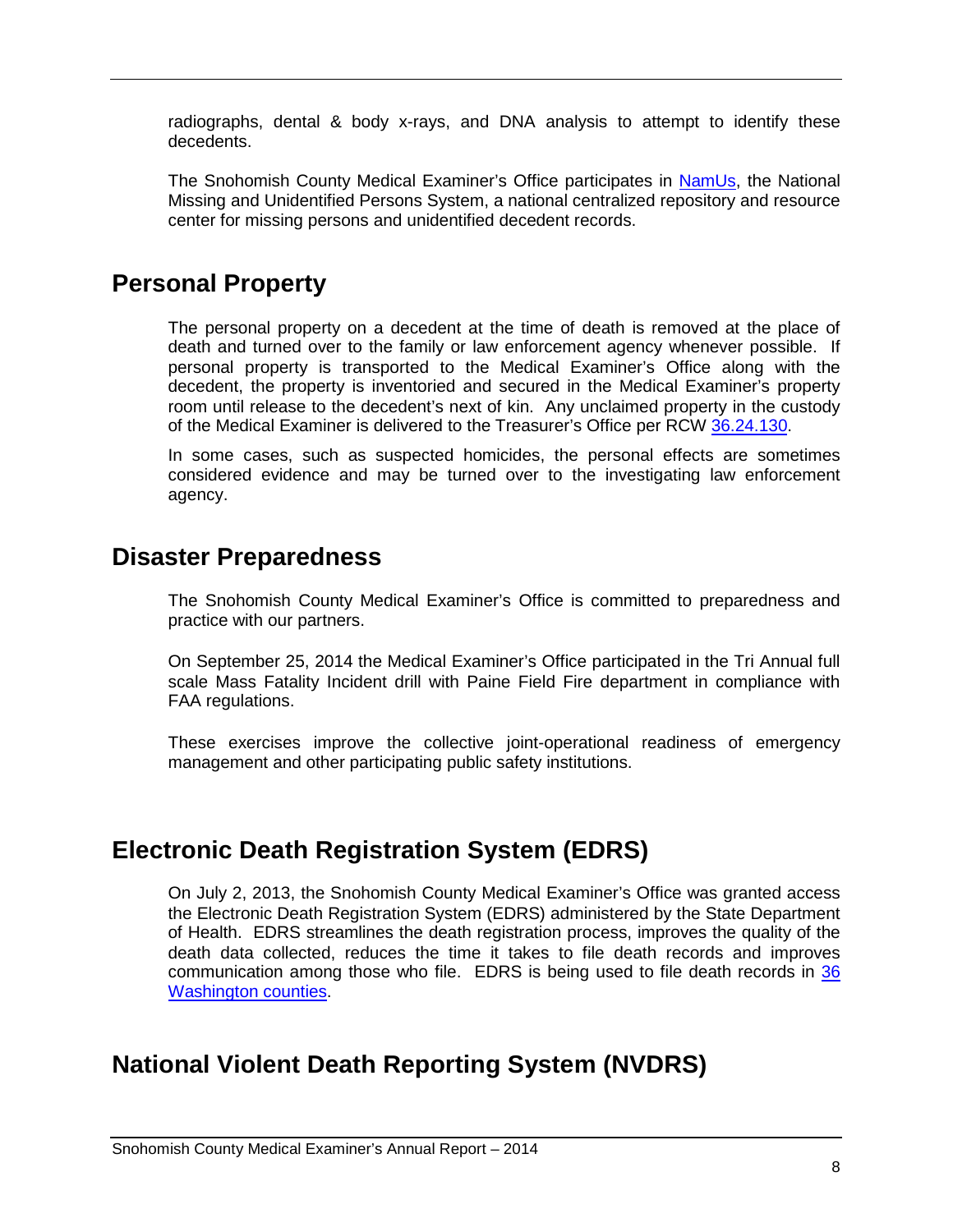On June 19, 2014, the Snohomish County Medical Examiner's Office entered into a Memorandum of Understanding with the Washington State Department of Health to provide incident information on homicides, suicides, unintentional firearm deaths, deaths of undetermined intent for inclusions in the Washington Violent Death Reporting System (WA-VDRS) as of January 1, 2015. Wa-VDRS is the state component of the Center for Disease Control and Prevention's (CDC) National Violent Death Reporting System [\(NVDRS\)](http://www.cdc.gov/violenceprevention/nvdrs/index.html).

The purpose of WA-VDRS and NVDRS is to produce information that helps public health and law enforcement officials understand the extent, cause and circumstances of violent deaths. This information will be used to develop, target and evaluate violence prevention strategies. WA-VDRS collects information on violent deaths from three primary sources: death certificates, medical examiner/coroner (ME/C) records, and law enforcement reports.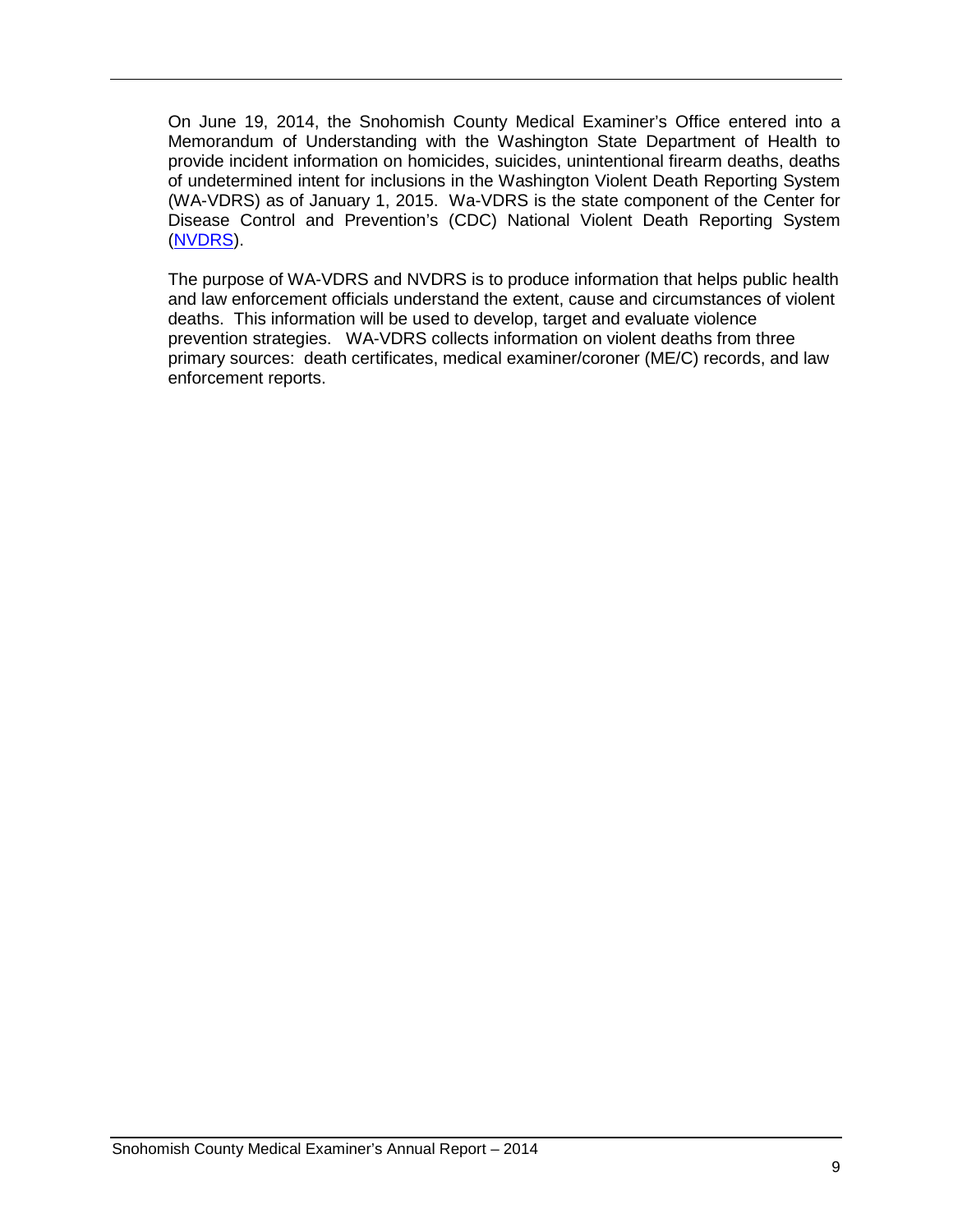# Explanation of Terms

#### <span id="page-10-1"></span><span id="page-10-0"></span>**Death Investigations and Autopsies**

The Medical Examiner's Office encourages all deaths in the county be reported to the office. In 2014, 4,692 deaths were reported to the Medical Examiner's Office, representing a 6.3% increase over 2013. Each case is reported to a Medical Investigator who works with the Medical Examiner to determine whether the Medical Examiner's Office will assert its jurisdiction.

Approximately 3,800 of the total cases reported and investigated by the Medical Examiner's Office are ultimately determined to be natural deaths. In these cases, the decedent's healthcare provider will sign the death certificate and no further investigation is necessary. Jurisdiction is not assumed.

In cases where further evaluation is deemed necessary, a Medical Investigator will go to the location of the death, interview family and friends, bring the decedent to our facility, obtain medical records and prepare a synopsis of the circumstances surrounding death. Jurisdiction is assumed.

The Medical Examiner has statutory authority to perform postmortem examinations. These include examinations of bodies at scenes, external examinations and forensic autopsies (external and internal examinations) at the Medical Examiner's Office. The post mortem examination is performed by a physician specializing in forensic pathology in order to determine the cause of death. Dental and anthropological examinations and collection of physical material or samples having potential evidentiary value may be a part of the examinations.

The term autopsy means to "see for one's self". The purpose of dissection of the human remains is to allow direct observation of the body by the pathologist. The autopsy involves observing the external and internal structures of the body to gain information about that individual and that individual's death. The goals of the forensic autopsy are to discover information that cannot be obtained in other ways, to provide independent confirmation of what is known or suspected, and to provide a variety of means of documenting findings. It is not required to perform autopsies in all cases.

Common reasons for an autopsy include the involvement of a law enforcement agency, mandates as specified in law, and our legal obligation to investigate deaths under our jurisdiction. While we try to accommodate the wishes of the family members and decedent, occasionally the circumstances of the death necessitate an autopsy be performed. Family permission is not required by the Medical Examiner, as might be required in a hospital setting. The authority to perform autopsies is used judiciously where the examinations are needed to gather information critical to the investigation in the interest of the general public. This authority allows the Medical Examiner to function independently to serve the public.

In cases of natural death, where a forensic autopsy is not required by the Medical Examiner for our official purposes, the legal next-of-kin may make arrangements with an independent pathologist for a private autopsy to be performed at his/her expense.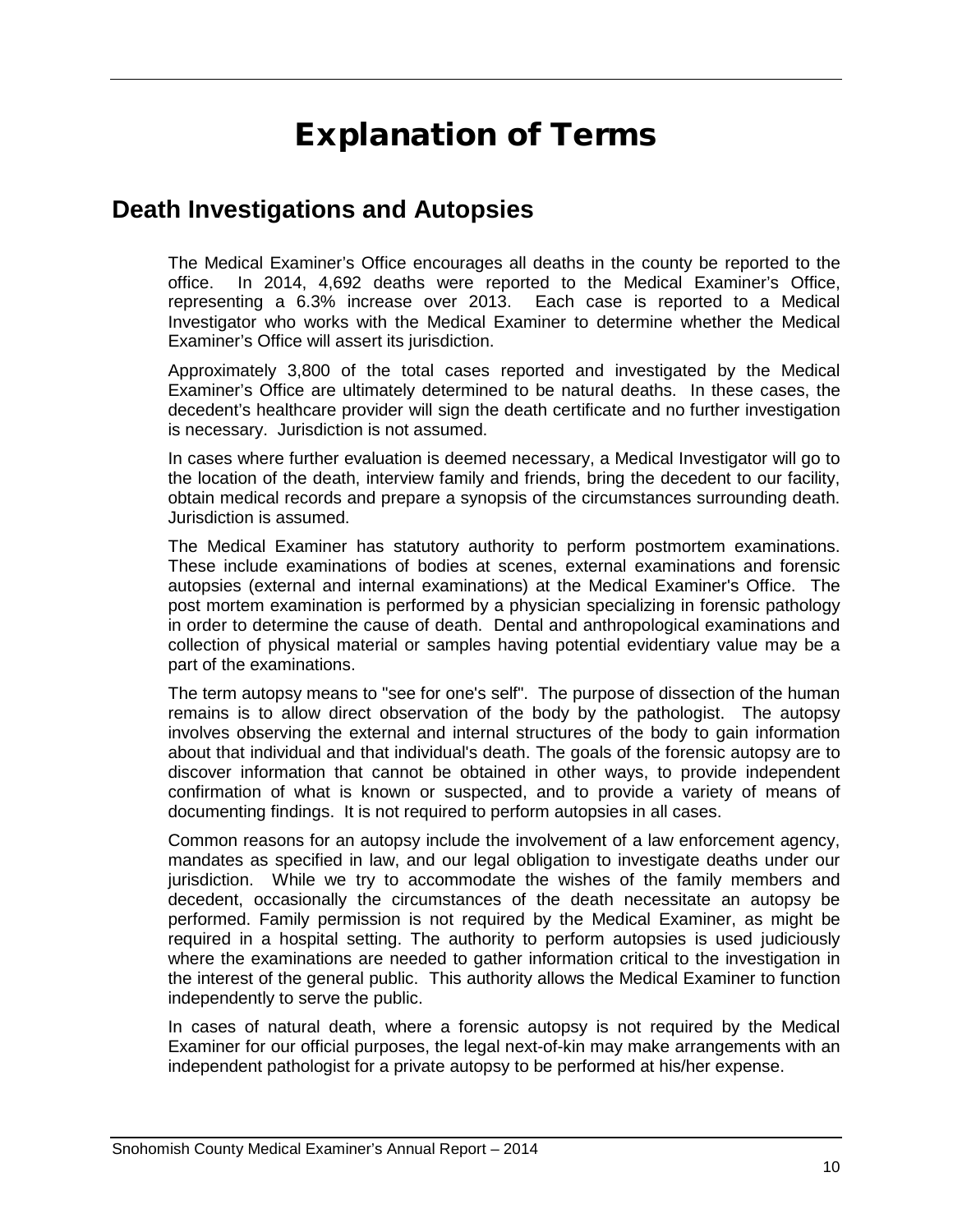The post mortem examination or autopsy may include toxicology. Toxicology tests look for a variety of toxins, including natural toxins and chemicals found in the environment, or alcohol or drugs (both prescription and illicit).

Sometimes the cause of death is not immediately known and the forensic pathologist needs to request additional toxicology tests to determine if drugs or other toxins led to or contributed to a person's death. Toxicology reports can take 2 to 3 months for several reasons, including the wide range of toxicological specimens that must be tested for and the complexity of the tests themselves.

#### <span id="page-11-0"></span>**Cause of Death**

*Cause of Death* is a term used to indicate the medical cause of death, listing the disease(s) or injuries that caused death. Specific cause of death information is recorded on the death certificate and is entered into the Vital Statistics System of the State of Washington.

The reason why an accident occurred, a person took their own life, or why one person killed another person is not investigated by the Medical Examiner for the purpose of death certification.

#### <span id="page-11-1"></span>**Manner of Death**

*Manner of Death* is the way to categorize death as required by the Washington State Department of Health. The classifications are Natural, Accident, Suicide, Homicide, Undetermined, and Pending. Only medical examiners and coroners may use all of the manners of death; other certifiers must use "natural" or refer the death to the Medical Examiner. The manner of death is determined by the Medical Examiner.

*Natural* is defined as death caused solely by disease or natural process. If natural death is hastened by injury (such as a fall or drowning in a bathtub), the manner of death is not considered natural.

• Sudden Unexplained Infant Death (SUID), formerly known as sudden infant death syndrome (SIDS), is a subset of natural death; it is the sudden death of an infant under one year of age which remains unexplained after a thorough and complete investigation. The investigation includes a complete autopsy, examination of the death scene and clinical history. If significant risk factors were present, such as an unsafe sleep environment, including co-sleeping or inappropriate bedding, then the cause of death would fall out of the definition of SIDS and the manner would be classified as "undetermined".

*Accident* is defined for Medical Examiner death certification purposes as an unnatural death resulting from an inadvertent chance happening. Traffic related fatalities (involving vehicles used for transportation on any public roadway) are classified as accidents. On-the-job injury related deaths are referred to as industrial deaths and are classified as accidents. Deaths related to illicit drug or excessive medication use, in the absence of evidence specifically supporting the conclusion of the manner of death being homicide or suicide, are classified as accident.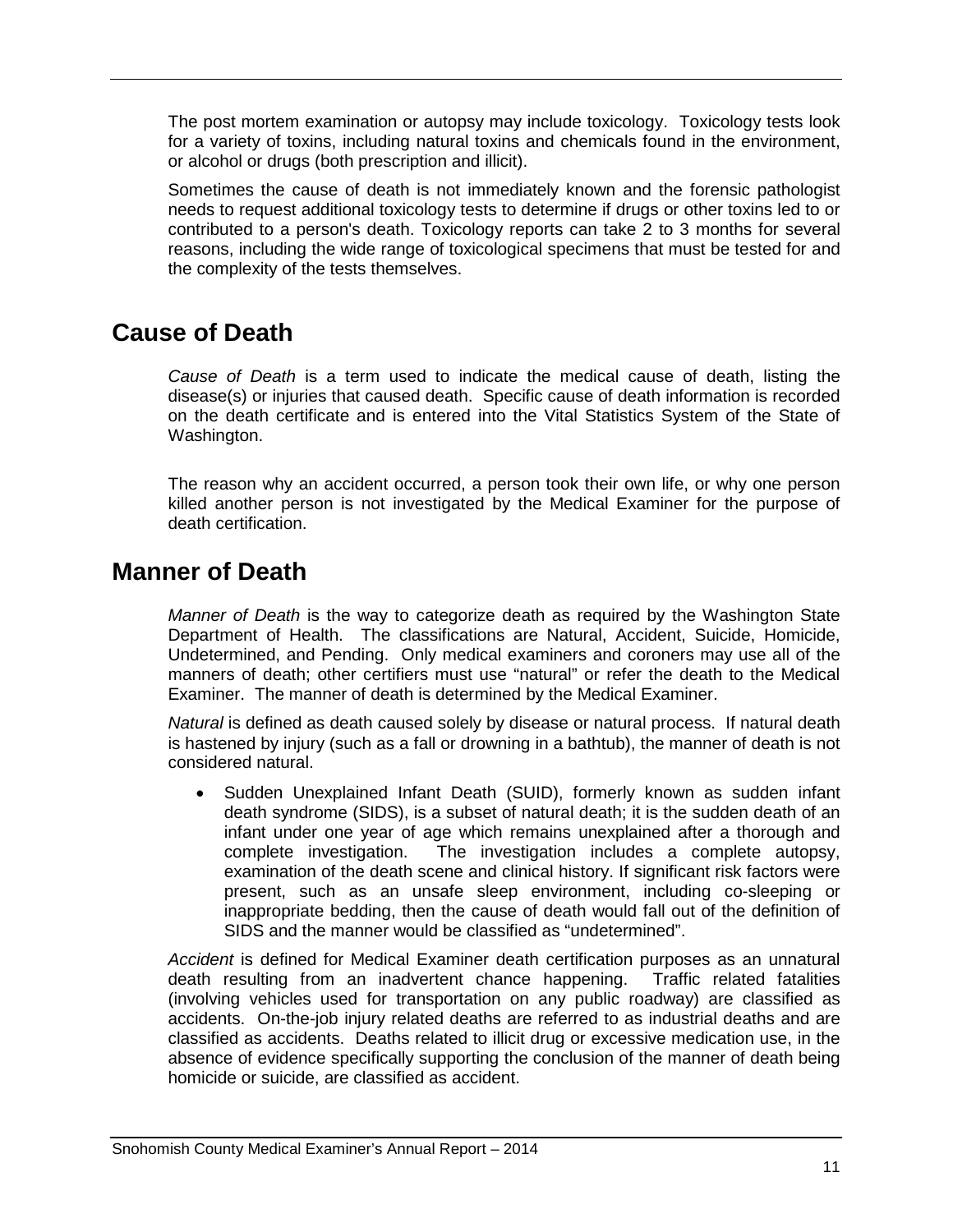- Traffic deaths are a subset of accidental deaths, but deaths resulting from traffic accidents are reported separately from other accidental deaths for statistical purposes. A traffic death is defined as an unintentional death of a driver, passenger, or pedestrian involving a motor vehicle on public roadways. Accidents involving motor vehicles on private property (such as driveways) are not included in this category and are classified non-traffic vehicular deaths. Classification of a traffic related deaths as an "accident" does not preclude the prosecution as a vehicular homicide by legal authorities.
- Complication of Therapy deaths are accidental deaths that occur during or due to complications that occur during medical, surgical, therapeutic or diagnostic procedures.

*Suicide* is defined for Medical Examiner death certification purposes as a death from self-inflicted injury with evidence of intent to die. Evidence of intent includes an explicit expression, such as a suicide note or verbal threat, previous attempts, or an act constituting implicit intent. An example would be of a self-inflicted contact/close range gunshot wound (particularly of the head, chest, or abdomen) that is recognized as having very high potential for lethality, and is considered to be implicit evidence of intent to die.

*Homicide* is defined as the action of one person directly causing the death of another. A death that occurs during and is related to the commission of a felony is also considered homicide. A violent death may stem from some kind of deliberate or purposeful action, but intent to cause death need not be present or proven for the classification as homicide.

Homicide and murder are not the same. All murders are homicides, not all homicides are murder. "Murder" is not an acceptable manner of death classification for death certification purposes. "Murder" is a term used under specific conditions in criminal law matters and as a general concept. An example might be that of unintentional firearmsrelated hunting death. While it may be classified as a homicide, it is up to legal authorities to determine when to prosecute such case as a "murder", "manslaughter", etc.

*Undetermined* is listed as the manner of death classification in only a small number of cases each year. Undetermined is an appropriate designation for cases that have very little available information about the circumstances surrounding death (e.g., partial skeletal remains) or where known information equally supports, or conflicts with, more than one manner of death. An undetermined manner of death is assigned to cases of unnatural death when a clear preponderance of evidence supporting a specific manner (homicide, accident, or suicide) is not available.

Some unexpected infant deaths that are not classified as "natural" (SIDS), such as when an unsafe sleeping environment is present, may be classified as "undetermined" in manner.

*Pending* may be listed temporarily on the death certificate for cause and/or manner when additional investigation, information and/or test results are required for certification. These classifications are generally amended as soon as additional information becomes available.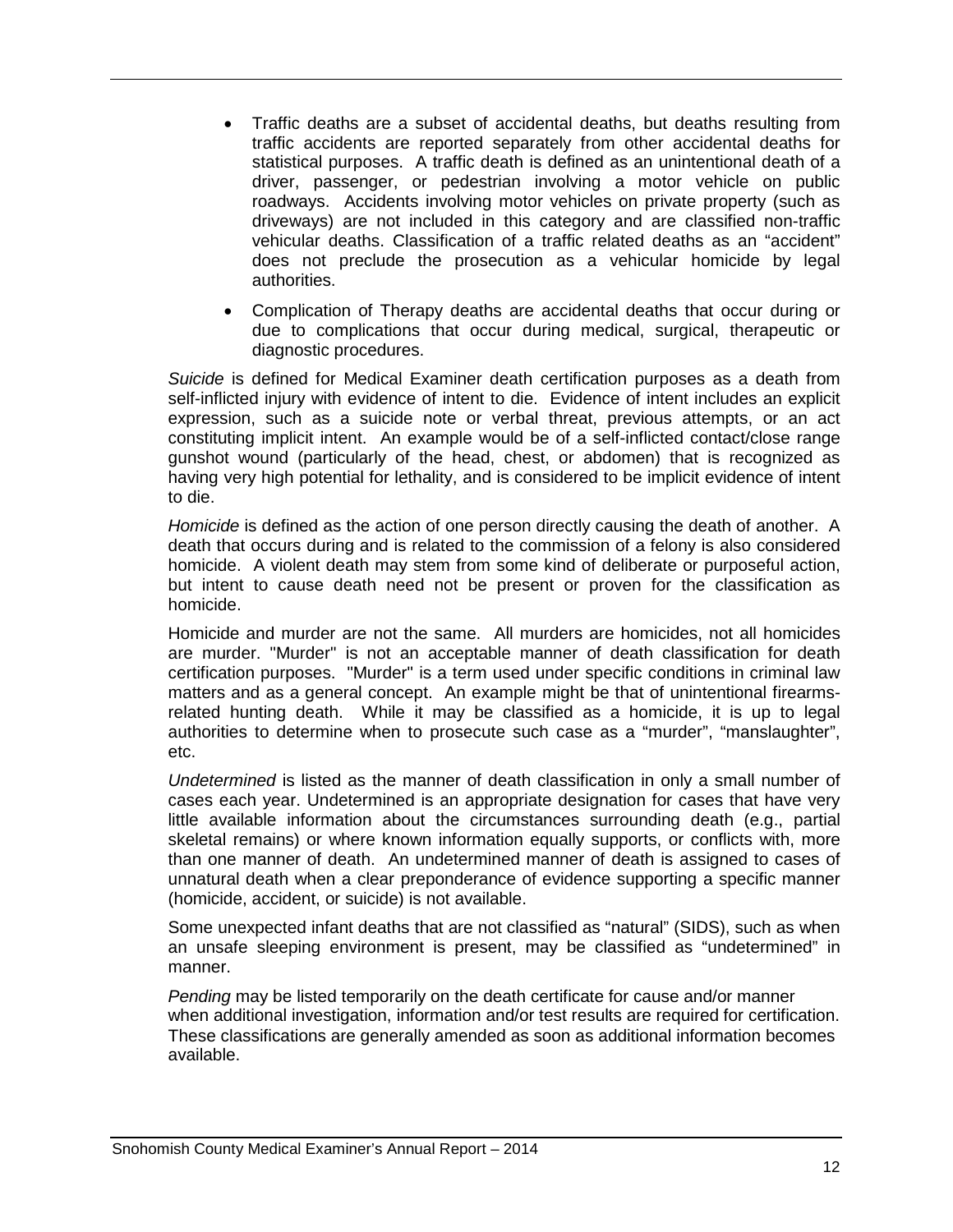#### <span id="page-13-0"></span>**Death Certification**

The Medical Examiner's office does not issue death certificates. Since the vast majority of deaths in Snohomish County are due to natural causes, most deaths should be certified by the decedent's physician. The Medical Examiner's Office is not responsible for certifying the death in natural cases (unless jurisdiction was assumed for other reasons). Further entries are the responsibility of the funeral director and the local Vital Statistics Registrar. Completed death certificates are filed with Vital Statistics. To obtain a copy of a death certificate recorded in Snohomish County contact:

> Snohomish County Health District Attn: Vital Statistics 3020 Rucker Ave, Suite 102 Everett, WA 98201 (425) 339-5290 [http://www.snohd.org/Shd\\_HS/DeathCertificate.aspx](http://www.snohd.org/Shd_HS/DeathCertificate.aspx)

Certification of the cause and manner of death by the Medical Examiner follows the guidelines established by the Washington State Department of Health and the National Center for Health Statistics of the Centers for Disease Control and Prevention (CDC). The certification of cause and manner of death is based on the preponderance of evidence (more probable than not, or reasonable medical probability, not necessarily beyond reasonable doubt).

Many times a death is not witnessed and the Medical Examiner's Office may not have an exact date or time of death. In those instances, the death certificate may not note the date and time of death, but rather the date the decedent was found.

No Medical Examiner case is ever "closed". If new information concerning a past case is provided to the Medical Examiner, the information will be reviewed and considered. If the new information changes the preponderance of evidence, the entries on the death certificate can be amended. If the new information does not change the preponderance of evidence, the death certificate entries remain unchanged or the cause and manner of death will remain unchanged.

#### <span id="page-13-1"></span>**Release of Records**

The Snohomish County Medical Examiner's Office is only authorized to release confidential autopsy and post mortem reports and records as provided for in RCW [68.50.105.](http://apps.leg.wa.gov/rcw/default.aspx?cite=68.50.105) This legislative authority provides confidentiality for the decedent and their family and is more restrictive than the federal Health Insurance Portability and Accountability Act (HIPAA).

If the requesting party is not one of the parties specifically authorized under RCW 68.50.105, a written authorization must be provided prior to release of records. This written consent must be provided by an authorized party (a family member, personal representative of the decedent or court order).

In 2014, the Snohomish County Medical Examiner's Office released 531 reports to families of the decedent, law enforcement and state investigative agencies such as Child Protective Services (CPS), Adult Protective Services (APS) and Labor and Industries (L&I) as allowed by law or court order.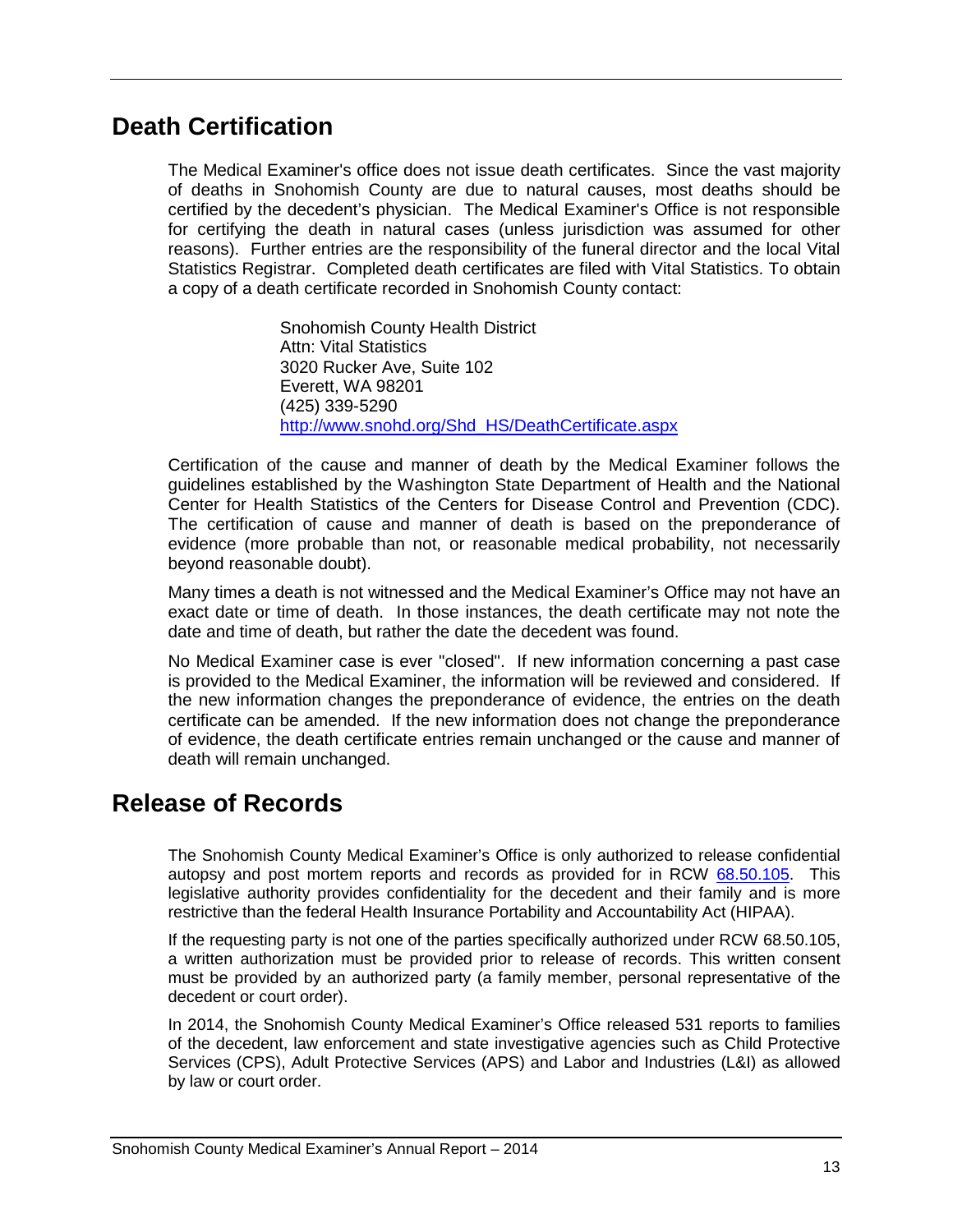# General Statistics

<span id="page-14-0"></span>In 2014 a total number of 4,692 deaths were reported to the Snohomish County Medical Examiner's Office<sup>[2](#page-14-1)</sup> (SCMEO). Each reported case received basic investigative review for the purpose of determining jurisdiction. Reported deaths increased 6.3% over the previous year (4,398).

Based on the 2013 US Census Bureau of 759,583, the 4,692 deaths represent 0.6% of the population. Most deaths were reported to the Medical Examiner by medical or law enforcement personnel.

Based on the circumstances at reporting and/or an analysis at the scene and the decedent's medical history, the Medical Examiner assumed jurisdiction in 886 of these reported deaths or 18.9% of all deaths in the county. This represents an increase of 9.4% over the previous year of 803 investigations. In the last 5 years, there has been a 12% increase in deaths reported and a 22% increase in investigations.

In 2014, Snohomish County experienced two mass fatality incidents that brought national news to our doorstep. The first was on March 22, 2014, in which  $43<sup>3</sup>$  $43<sup>3</sup>$  $43<sup>3</sup>$  people died in the 530 Slide in Oso. Later that year on October 24, 2014, four students died as a result of homicidal violence in a mass shooting at Marysville-Pilchuck High School.

<span id="page-14-1"></span><sup>&</sup>lt;sup>2</sup> Statistical information compiled from the Medical Examiner Tracking System (METS) unless otherwise noted.

<span id="page-14-2"></span> $3$  Of the 43 total deaths, one occurred at the trauma center in King County and was recorded in King County.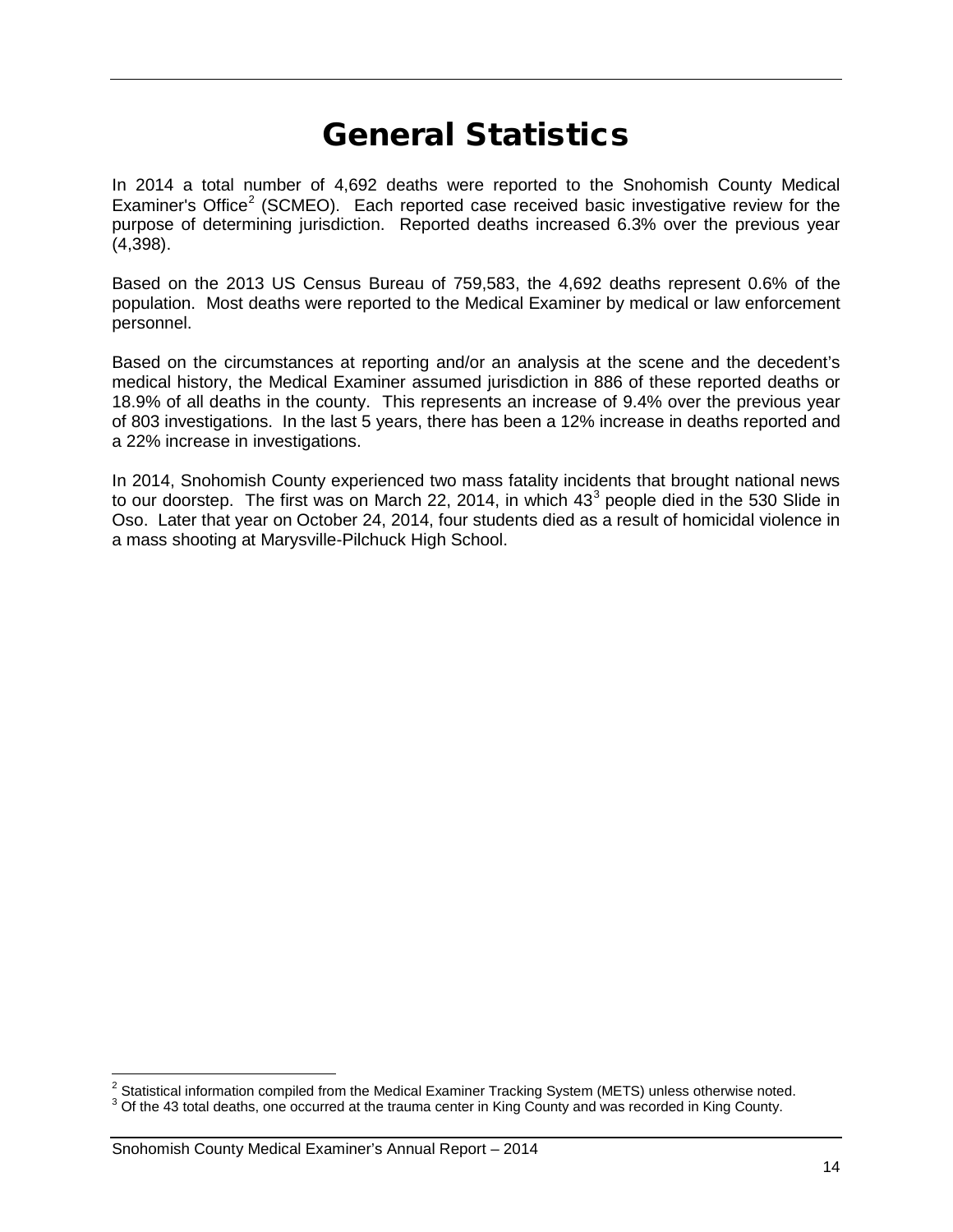# <span id="page-15-0"></span>**Deaths Reported to the Snohomish County Medical Examiner**

| <b>Description</b>                            | 2010        | 2011           | 2012           | 2013           | 2014           |
|-----------------------------------------------|-------------|----------------|----------------|----------------|----------------|
| Snohomish County Population                   | 713,335     | 713,335        | 722,900        | $745,913^4$    | 759,583        |
| Reported Deaths <sup>5</sup>                  | 4,146       | 4,317          | 4,398          | 4,627          | 4692           |
| No Jurisdiction Assumed (NJA) <sup>6</sup>    | 3,447       | 3,552          | 3,667          | 3,825          | 3806           |
| Investigations conducted (SCME)               | 694         | 766            | 713            | 803            | 886            |
| Scenes Investigated                           | 462         | 543            | 513            | 631            | 658            |
| Bodies Transported to the Morgue              | 512         | 566            | 534            | 620            | 646            |
| Autopsies                                     | 359         | 385            | 391            | 416            | 358            |
| Partial autopsies                             | $\mathbf 0$ | $\overline{2}$ | $\overline{0}$ | $\overline{0}$ | $\overline{0}$ |
| External examinations (only)                  | 122         | 101            | 40             | 92             | 185            |
| Cases where toxicology performed              | 473         | 531            | 511            | 560            | 548            |
| <b>Unidentified Human Remains</b>             | 4           | 4              | 3              | $\overline{2}$ | 1              |
| Non-Human Remains or Bones                    | 23          | 13             | 6              | 18             | 23             |
| Unclaimed bodies <sup>7</sup>                 | 25          | 27             | 20             | 16             | 31             |
| L & I Cases                                   | 5           | 3              | $\overline{7}$ | 6              | 17             |
| Drug, Alcohol or Poison <sup>8</sup>          | 98          | 149            | 133            | 142            | 112            |
| Presumptive Deaths <sup>9</sup>               | 1           | $\overline{0}$ | $\overline{0}$ | 1              | $\Omega$       |
| Exhumations                                   | 0           | $\overline{2}$ | $\mathbf 0$    | 0              | 0              |
| Hospital autopsies retained by ME             | 0           | 0              | $\mathbf 0$    | $\Omega$       | 0              |
| Examinations for other Counties <sup>10</sup> | 10          | 13             | 17             | 10             | 15             |

<sup>&</sup>lt;sup>4</sup> United States Census Bureau http://quickfacts.census.gov/qfd/states/53/53061.html

<span id="page-15-2"></span><span id="page-15-1"></span><sup>&</sup>lt;sup>5</sup> Specific cause of death information is recorded on the death certificate and filed with the Vital Statistics System in the State of Washington.<br><sup>6</sup> Doaths of persons whose identity is known are reported to the modical

<span id="page-15-3"></span>Deaths of persons whose identity is known are reported to the medical examiner. The medical examiner may decline jurisdiction based on information from a medical care provider that leads to the reasonable conclusion of natural death, a medical care provider verifying no accidental or other mandatory reporting circumstances and sufficient medical history to explain the natural death and willing to certify the death as natural.

<span id="page-15-4"></span>Includes persons not claimed by next of kin, unable to locate the next of kin or indigent deceased (an individual for whom no kin is liable for the cost of disposition under RCW 68.50.160 and assets cannot be obtained from the estate or other sources).

<span id="page-15-5"></span> $8$  Drug, alcohol and poison causes of deaths that are classified by manner as "Suicide" or "Undetermined" are not included here.<br>
<sup>9</sup> Death certificate issued based on circumstantial evidence of death in situations where no bodies have been found.

<span id="page-15-7"></span><span id="page-15-6"></span><sup>9</sup> Death certificate issued based on circumstantial evidence of death in situations where no bodies have been found. <sup>10</sup> Snohomish County Medical Examiner provides services to other counties are shown here for informational

purposes. They are not included in the balance of this report.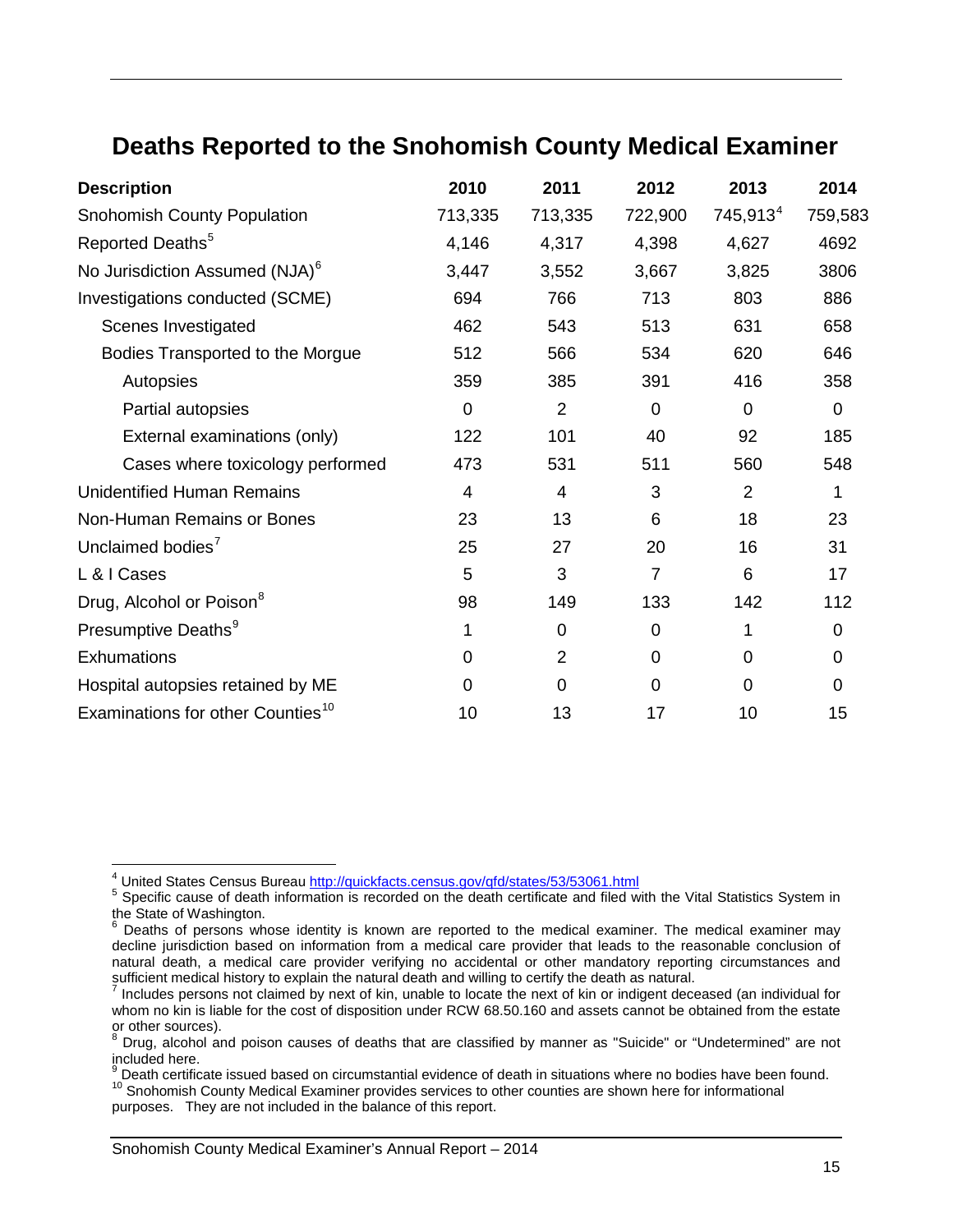# <span id="page-16-0"></span>Manner of Death when Jurisdiction Assumed

| <b>Manner of Death</b> | 2010 | 2011 | 2012 | 2013 | 2014 |
|------------------------|------|------|------|------|------|
| <b>Natural</b>         | 251  | 247  | 245  | 295  | 277  |
| Accident               | 290  | 376  | 325  | 365  | 387  |
| Suicide                | 103  | 95   | 93   | 88   | 117  |
| Homicide               | 13   | 11   | 19   | 15   | 15   |
| Undetermined           | 14   | 20   | 22   | 22   | 19   |
| <b>Total Cases</b>     | 670  | 749  | 704  | 785  | 815  |
| Other $^{11}$          | 24   | 17   | 9    | 18   | 71   |



# **Manner of Death When Jurisdiction Assumed**

<span id="page-16-1"></span><sup>&</sup>lt;sup>11</sup> Other cases were investigated which did not result in a Certification of Death, such as the determination of nonhuman remains.  $\overline{1}$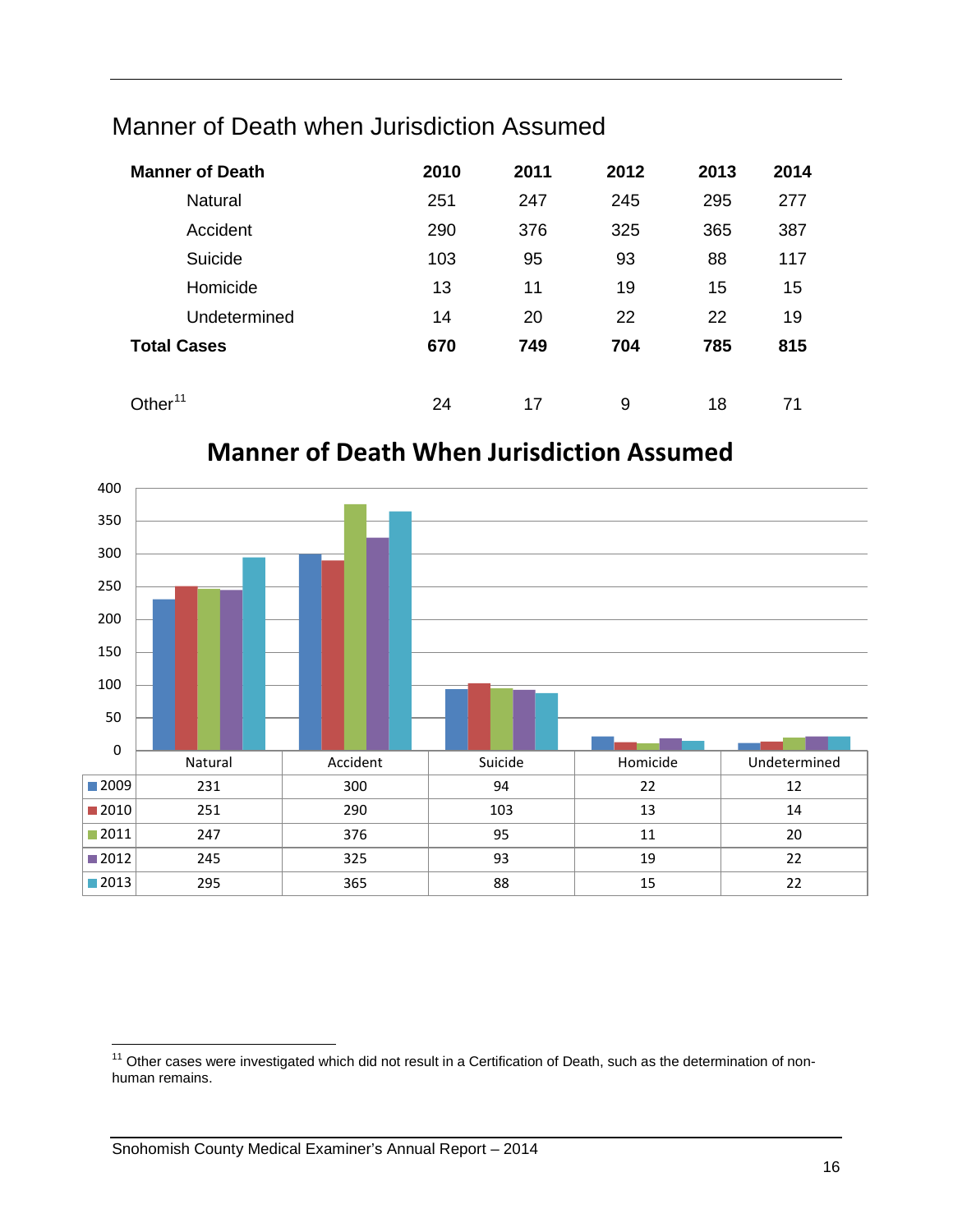# <span id="page-17-0"></span>**Autopsies Performed**

| <b>By Manner</b>                   | 2010        | 2011           | 2012        | 2013        | 2014 |
|------------------------------------|-------------|----------------|-------------|-------------|------|
| <b>Natural -Excluding SIDS</b>     | 139         | 107            | 131         | 144         | 95   |
| <b>Natural - SIDS</b>              | 1           | 1              | $\mathbf 0$ | $\mathbf 0$ | 0    |
| Accident (Non-traffic)             | 117         | 166            | 142         | 160         | 142  |
| <b>Accident -Traffic</b>           | 23          | 28             | 31          | 28          | 24   |
| Accident - Complication of Therapy | $\mathbf 0$ | $\overline{2}$ | 1           | 2           | 6    |
| Suicide                            | 54          | 52             | 47          | 46          | 62   |
| Homicide                           | 12          | 11             | 18          | 13          | 14   |
| Undetermined and Other             | 13          | 18             | 21          | 20          | 15   |
| <b>Total Cases</b>                 | 359         | 385            | 391         | 413         | 358  |

**Autopsies Performed by Manner of Death**

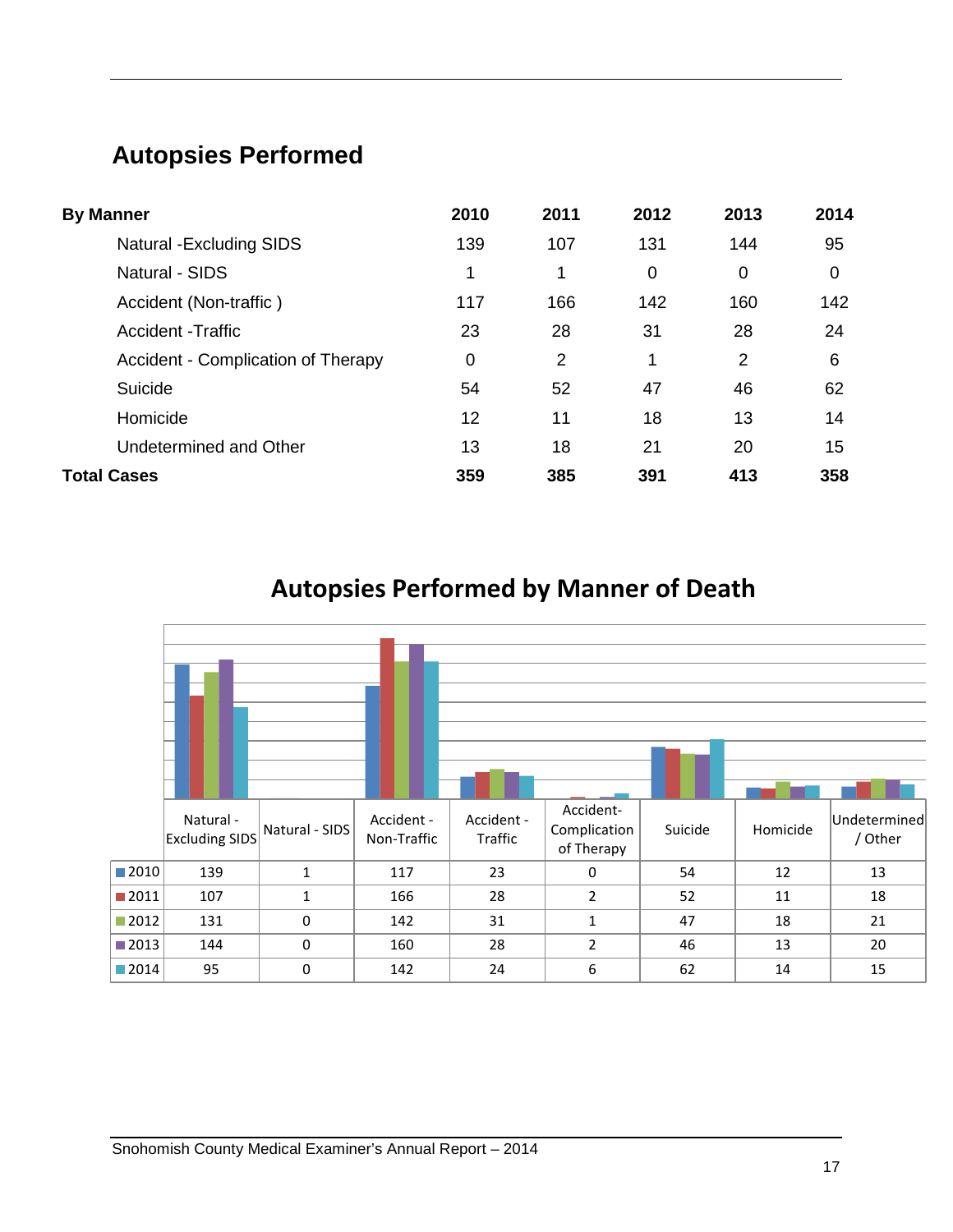# <span id="page-18-0"></span>**Manner of Death**

# <span id="page-18-1"></span>**Natural Deaths**

The Medical Examiner has jurisdiction over the investigation of deaths that are determined to be from natural causes when death occurred suddenly, when in apparent good health, when no other physician is available to certify death, the death occurs in jail or prison, or the body is unclaimed.

Various forms of cardiovascular disease are the leading causes of natural death cases investigated by the Medical Examiner (56%). The numbers of cardiovascular deaths reflects the fact that the first symptom of significant heart disease is often a fatal heart attack.



In 2014 the Medical Examiner's Office investigated 277 natural deaths. In 2014, natural deaths accounted for 31% of all deaths investigated by the Medical Examiner's Office. The natural manner of death with "unknown/other" cause are deaths in which the scene investigation was highly suggestive of a natural death; however, the autopsies, including microscope examinations of tissues and toxicology testing were unable to provide a conclusive cause of death.

| <b>By Disease</b><br>Cardiovascular | 2010<br>145    | 2011<br>164 | 2012<br>139    | 2013<br>174    | 2014<br>155 |
|-------------------------------------|----------------|-------------|----------------|----------------|-------------|
| <b>Central Nervous System</b>       | 10             | 17          | 12             | 12             | 14          |
| Coagulopathy                        | $\overline{4}$ | 3           | $\overline{4}$ | 7              | 3           |
| Endocrine (includes Diabetes)       | 11             | 10          | 6              | 10             | 8           |
| Gastro-Intestinal                   | 6              | 5           | $\overline{4}$ | $\overline{2}$ | 1           |
| <b>Infectious Disease</b>           | 3              | 3           | 8              | 11             | 2           |
| Renal (Kidney)                      | 3              | 0           | 6              | 5              | 6           |
| Hepatic (Liver)                     | 23             | 9           | 18             | 32             | 29          |
| Malignancy                          | 15             | 11          | 16             | 21             | 22          |
| Respiratory                         | 25             | 19          | 27             | 19             | 31          |
| <b>SIDS</b>                         | 1              | 1           | 0              | 0              | 0           |
| Unknown/Other                       | 5              | 5           | 5              | 1              | 6           |
| Totals                              | 251            | 247         | 245            | 294            | 277         |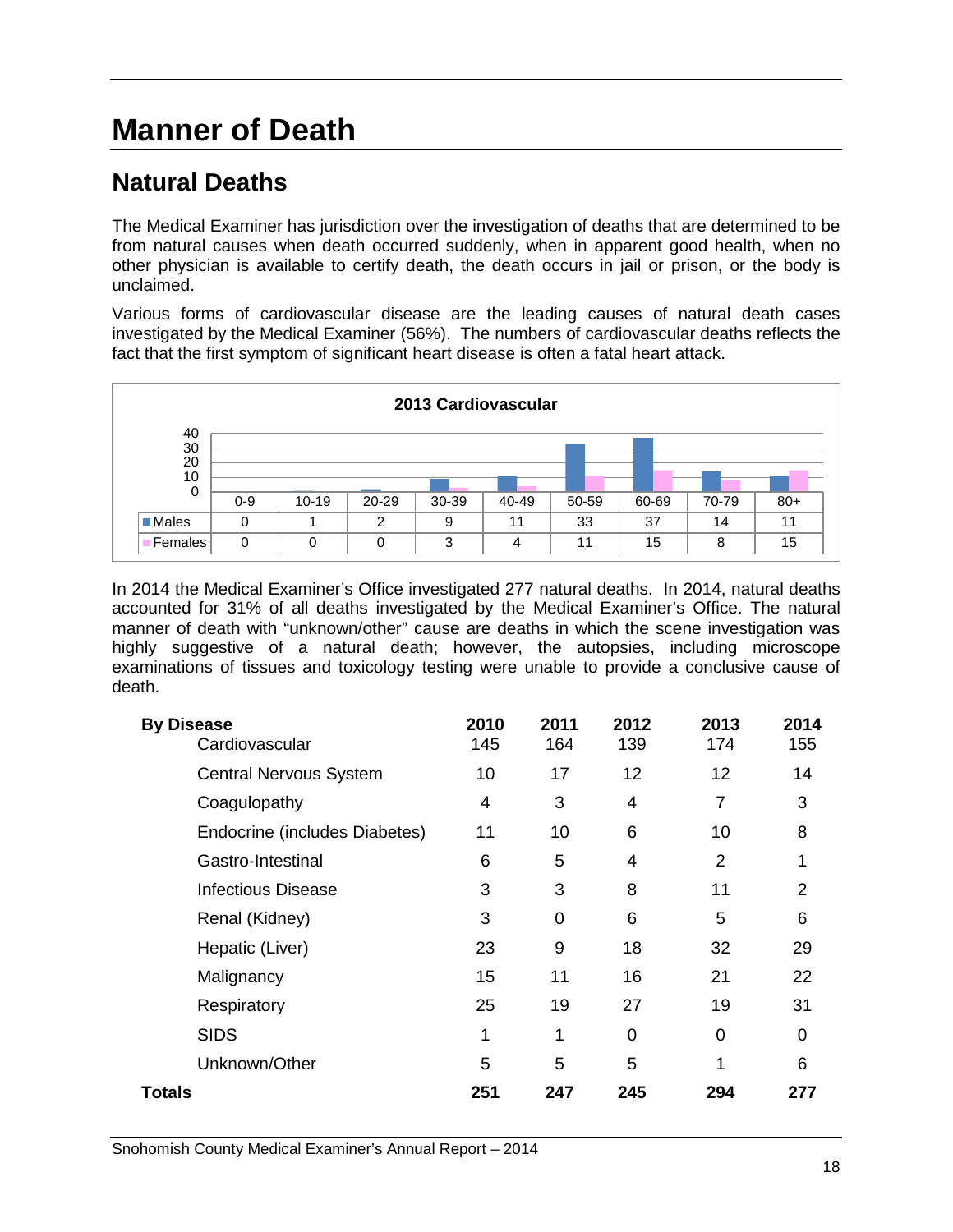# **Natural Deaths by Gender by Age**[12](#page-19-0)

| <b>Natural Cause - Male</b>   | $0-9$          | $10-19$ | $20-29$ | 30-39          | 40-49          | 50-59          | 60-69          | 70-79          | $80 +$       | Total        |
|-------------------------------|----------------|---------|---------|----------------|----------------|----------------|----------------|----------------|--------------|--------------|
| Cardiovascular                |                |         |         | 3              | 15             | 30             | 33             | 22             | 10           | 113          |
| Central Nervous System        |                |         |         |                |                | $\overline{2}$ | 1              |                | $\mathbf{1}$ |              |
| Coagulopathy                  |                |         |         |                |                | $\overline{3}$ |                |                |              | 3            |
| Endocrine (includes Diabetes) |                |         |         |                | $\overline{2}$ |                | $\overline{2}$ | ٠              |              | <sub>6</sub> |
| Gastro-Intestinal             |                |         |         |                |                |                |                |                |              | $\mathbf{0}$ |
| <b>Infectious Disease</b>     |                |         |         |                |                |                |                |                |              | 0            |
| Renal (Kidney)                |                |         |         | $\overline{ }$ |                | $\mathbf{1}$   | 1              | ٠              | $\mathbf{1}$ | 5            |
| Hepatic (Liver)               |                |         |         |                | 5              |                | 6              |                | $\mathbf{1}$ | 20           |
| Malignancy                    |                |         |         |                |                | 3              | 6              |                | $\mathbf{1}$ | 11           |
| Respiratory                   |                |         |         | $\overline{2}$ | $\overline{2}$ | $\overline{4}$ | $\overline{2}$ | $\overline{2}$ | 5            | 17           |
| <b>SIDS</b>                   |                |         |         |                |                |                |                |                |              | $\mathbf 0$  |
| Unknown/Other                 | $\overline{2}$ |         |         | $\overline{1}$ |                | $\mathbf{1}$   |                |                |              | 5            |
| Total                         |                |         |         |                |                |                |                |                |              |              |

| Natural Cause - Female by Age | $0-9$ | 10-19 | 20-29 | 30-39        | 40-49          | 50-59          | 60-69          | 70-79          | $80 +$ | <b>Total</b>   |
|-------------------------------|-------|-------|-------|--------------|----------------|----------------|----------------|----------------|--------|----------------|
| Cardiovascular                |       |       |       |              | $\overline{4}$ | 13             | 13             | 3              | 9      | 42             |
| Central Nervous System        |       |       |       | $\mathbf{1}$ |                |                |                | $\mathbf{1}$   | 5      | 7              |
| Coagulopathy                  |       |       |       |              |                |                |                |                |        | 0              |
| Endocrine (includes Diabetes) |       |       |       |              | $\mathbf{1}$   |                | $\mathbf{1}$   |                |        | $\overline{2}$ |
| Gastro-Intestinal             |       |       |       |              |                |                |                | $\mathbf{1}$   |        |                |
| Infectious Disease            |       |       |       |              |                |                | $\mathbf{1}$   | $\mathbf{1}$   |        | 2              |
| Renal (Kidney)                |       |       |       |              |                |                |                | $\mathbf{1}$   |        |                |
| Hepatic (Liver)               |       |       |       |              | $\overline{4}$ | $\overline{4}$ |                | $\mathbf{1}$   |        | 9              |
| Malignancy                    |       |       |       |              |                | $\mathbf{1}$   | $\overline{3}$ | $\overline{3}$ | 4      | 11             |
| Respiratory                   |       |       |       |              | $\mathbf{1}$   | $\overline{4}$ | $\overline{3}$ | $\overline{3}$ | 3      | 14             |
| <b>SIDS</b>                   |       |       |       |              |                |                |                |                |        | 0              |
| Unknown/Other                 |       |       |       |              | $\mathbf{1}$   |                |                |                |        |                |
| Total                         |       |       |       | 1            | 11             | 22             | 21             | 14             | 21     | 90             |

<span id="page-19-0"></span> $^{12}$  SIDS is defined as the sudden death of an infant less than 1 year of age that cannot be explained after a thorough investigation is conducted, including a complete autopsy, examination of the death scene, and a review of the clinical history. See "Undetermined Deaths".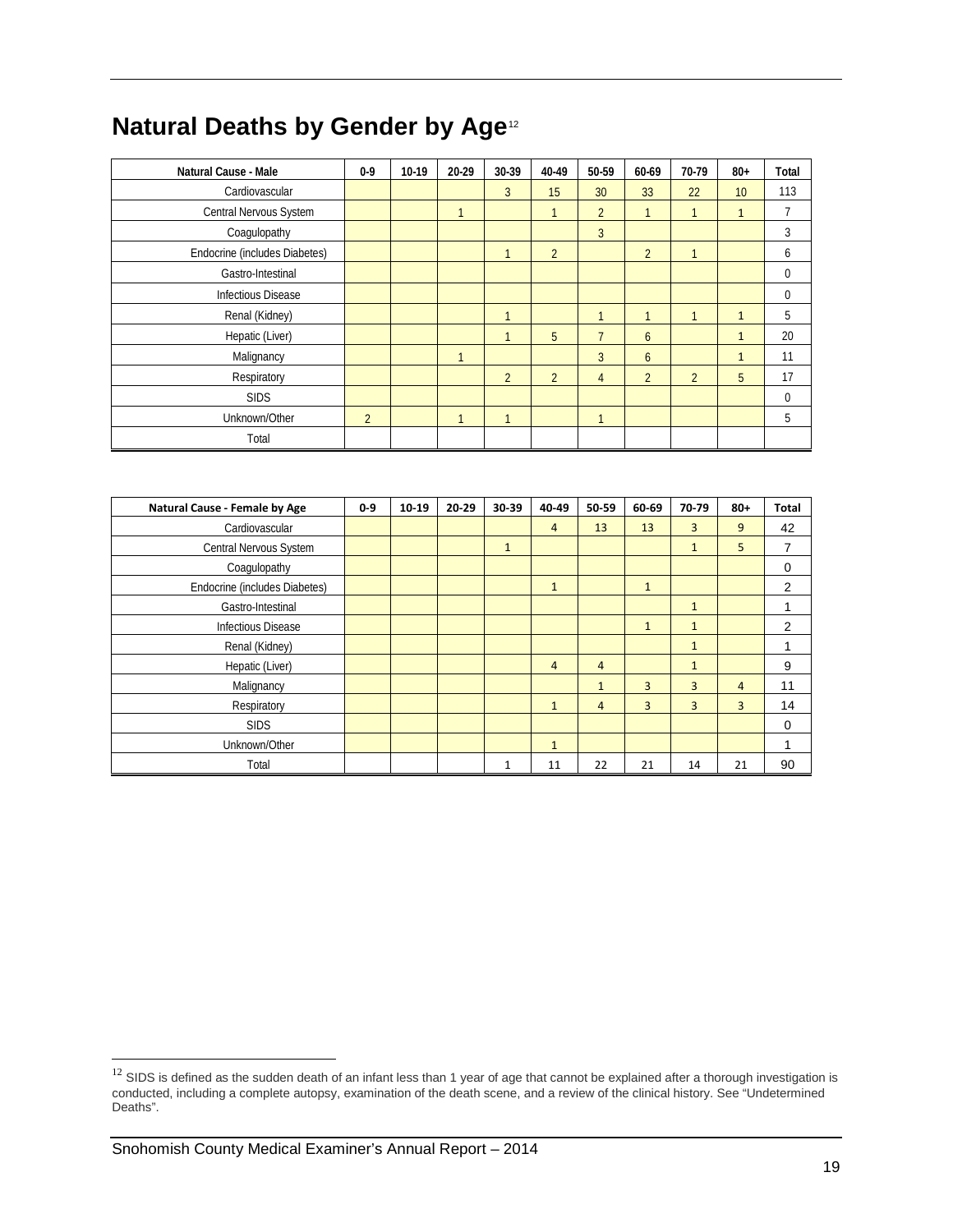# <span id="page-20-0"></span>**Accident**

There were 387 accidental deaths in Snohomish County in 2014. Accidental deaths accounted for 43.7% of unexpected, unexplained deaths investigated under the jurisdiction of the Medical Examiner's Office.

Falls and fractures were a contributing factor in 39% of accidental deaths for people over the age of 60. Drugs, alcohol and poisoning caused 29% of all accidental deaths.

| <b>By Cause</b>                             | 2010 | 2011 | 2012           | 2013 | 2014      |
|---------------------------------------------|------|------|----------------|------|-----------|
| Airplane or Helicopter                      | 0    | 3    | 0              | 0    |           |
| Asphyxia: Choking                           | 3    | 5    | 4              | 6    | 3         |
| Asphyxia: Mechanical, Positional, Traumatic | 2    | 3    | 0              | 2    | 2         |
| <b>Blunt Impact or Crushing</b>             | 6    | 13   | 5              | 13   | $45^{13}$ |
| <b>Carbon Monoxide</b>                      | 0    | 2    | 1              | 0    | 0         |
| <b>Complication of Therapy</b>              |      | 5    | 2              | 7    | 6         |
| Drowning                                    | 11   | 10   | 2              | 15   | 11        |
| Drugs / Alcohol / Poisoning                 | 98   | 149  | 133            | 143  | 113       |
| Electrocution                               | 0    | 0    | 0              | 0    | 2         |
| <b>Falls and Fractures</b>                  | 129  | 137  | 133            | 138  | 158       |
| <b>Fire Related</b>                         | 4    | 5    | 5              | 4    | 2         |
| Hypothermia                                 | 0    | 4    | $\overline{2}$ | 3    | 3         |
| Non-traffic Vehicle                         | 0    |      |                |      | 2         |
| Traffic                                     | 28   | 38   | 36             | 29   | 34        |
| Train                                       |      |      | 0              |      | $\Omega$  |
| Other                                       |      | 0    |                | 2    | 5         |
| Totals                                      | 290  | 376  | 325            | 365  | 387       |

| 150<br>100          |                |         |           |           |       |       |       |       |       |
|---------------------|----------------|---------|-----------|-----------|-------|-------|-------|-------|-------|
| 50                  |                |         |           |           |       |       |       |       |       |
| $\mathbf 0$         | $0 - 9$        | $10-19$ | $20 - 29$ | $30 - 39$ | 40-49 | 50-59 | 60-69 | 70-79 | $80+$ |
| $\blacksquare$ 2010 | $\overline{2}$ | 8       | 23        | 27        | 46    | 37    | 15    | 26    | 106   |
| ■2011               | 4              | 5       | 24        | 33        | 56    | 63    | 41    | 34    | 116   |
| $\blacksquare$ 2012 | $\mathbf{1}$   | 3       | 34        | 34        | 38    | 60    | 27    | 31    | 97    |
| $\blacksquare$ 2013 | $\overline{2}$ | 9       | 35        | 36        | 47    | 56    | 30    | 30    | 120   |
| $\blacksquare$ 2014 | 5              | 5       | 26        | 25        | 41    | 60    | 40    | 32    | 119   |

# **Accidental Deaths by Age in 2014**

<span id="page-20-1"></span> $^{13}$  On March 22, 2014, a natural disaster, the 530 Slide in Oso, claimed 43 lives.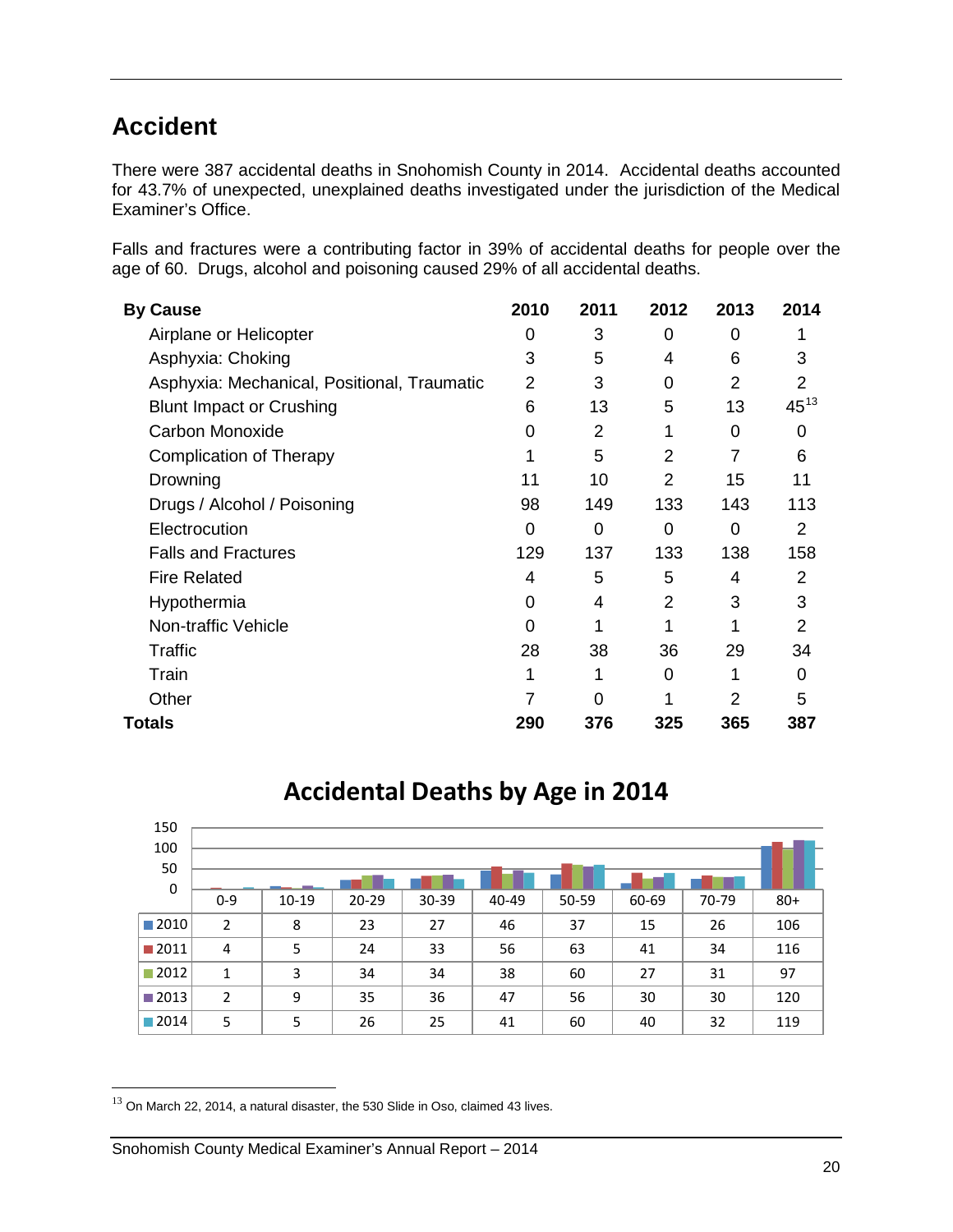# <span id="page-21-0"></span>**Accidental: Traffic**

[Traffic deaths](http://www.wtsc.wa.gov/statistics-reports/) are a sub-category of "Accidental" deaths. Traffic deaths<sup>[14](#page-21-1)</sup> occur along public roadways. The Snohomish County Medical Examiner investigated 34 fatalities involving motor vehicles in 2014, a decrease from 35 deaths in 2013. Traffic deaths account for 8.8% of all accidental deaths in 2014. The statistics include 13 females and 21 males.



Toxicology reports a variety of toxins, including screening for alcohol and drugs. Toxicology was performed on the 15 drivers who died in traffic accidents in 2014. One-third of those test returned with positive results for drugs and/or alcohol.



<span id="page-21-1"></span><sup>&</sup>lt;sup>14</sup> Deaths involving motorized vehicles occurring off-road or on private property do not meet the criteria for "traffic" death reporting.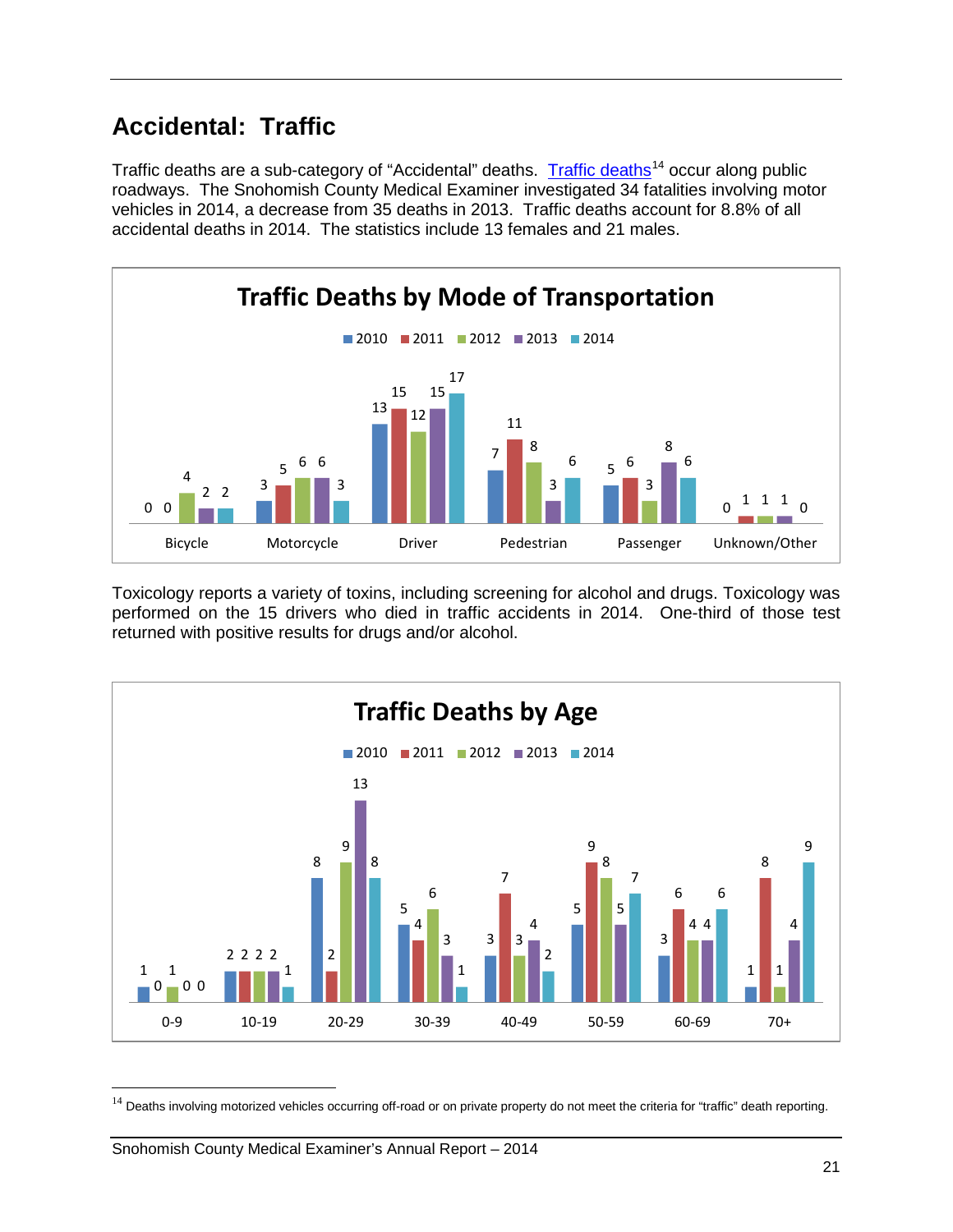# <span id="page-22-0"></span>Accidental: Drugs, Alcohol and Poisons

In 2014, there were 112 drugs, alcohol or poisoning deaths with the manner classified as "Accident".

Approximately 90% of the 2014 drug-related deaths in Snohomish County are a result of combined drug intoxication. Combined drug intoxication occurs when two or more prescription, over-the-counter, recreational drugs and/or alcoholic beverages are consumed simultaneously.

Because of the inherent private and secretive nature of drug use, the exact circumstances leading to fatal drug toxicity are often not clearly defined. The cases listed here represent deaths caused by drugs, alcohol and poisons<sup>[15](#page-22-1)</sup> or where drugs, alcohol and poisons were identified as a primary contributing factor.



**2014 - Drug, Poison, Alcohol**

Male 57 83 86 83 62 Female 41 66 47 60 50 **Totals 98 149 133 143 112**

<span id="page-22-1"></span><sup>&</sup>lt;sup>15</sup> Drug, alcohol and poison causes of deaths that are classified by manner as "Suicide" and "Undetermined" are not included here.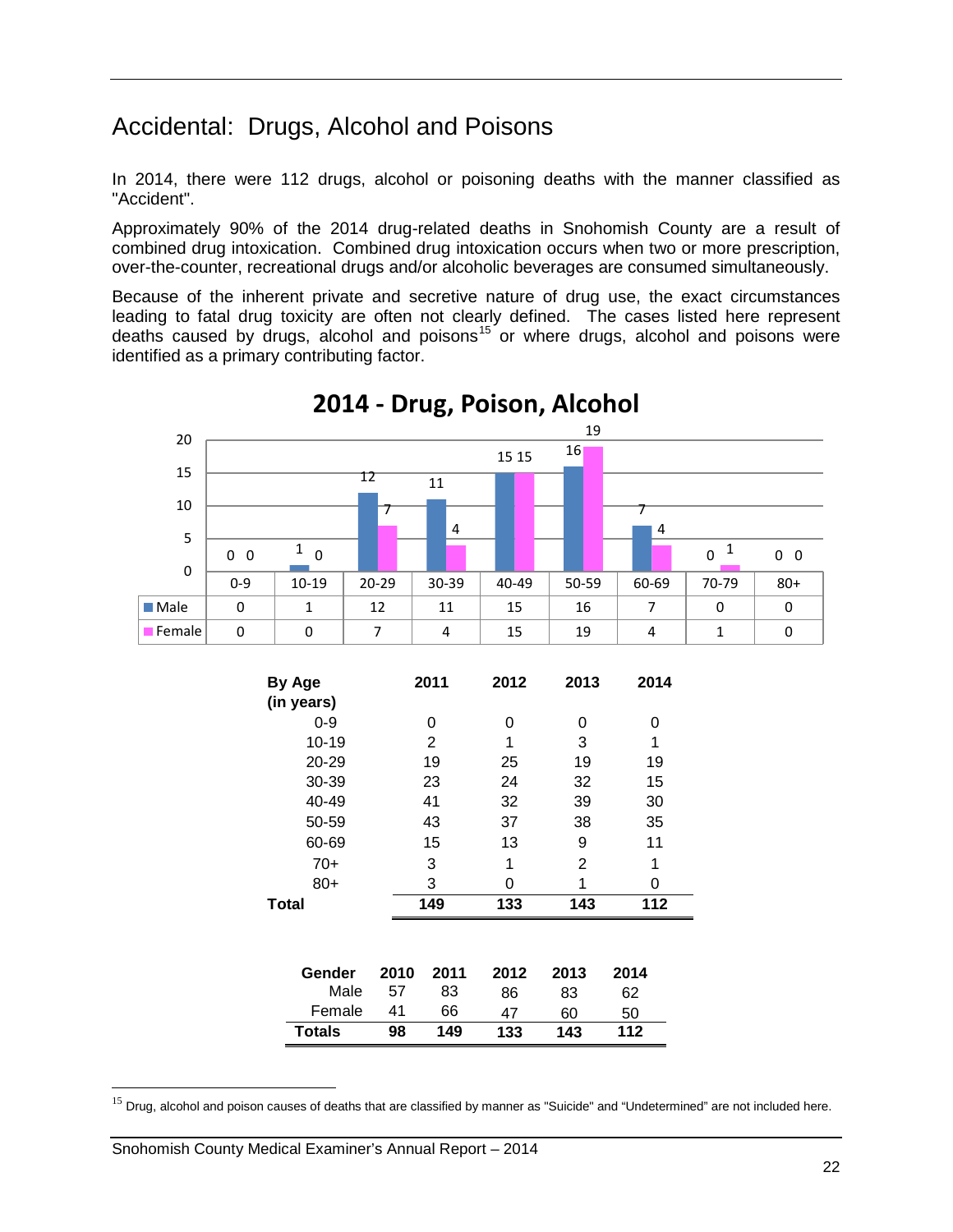# <span id="page-23-0"></span>**Suicide**

A death is classified as suicide when it is the result of non-accidental self-inflicted injury or injuries. The analysis of suicide as a manner of death is circumstance-dependent. Intent may be explicit or inferred such as when the victim's actions carried a high risk of death or self-harm and the victim acted with the knowledge that their acts may cause self-harm or with acceptance of the risk of serious injury or death.

Suicide deaths accounted for 13.2% of deaths investigated by the medical examiner in 2014. In 2014 there were 117 deaths classified as suicide, 39 females and 78 males, up 24.7% from 2013.

Nationally, suicide deaths in older Americans are associated statistically with financial concerns, relationship issues, illness and declining health. In the United States, gunshot wounds remain the most frequent suicide method, partly because of the inherent lethality of firearm injuries.

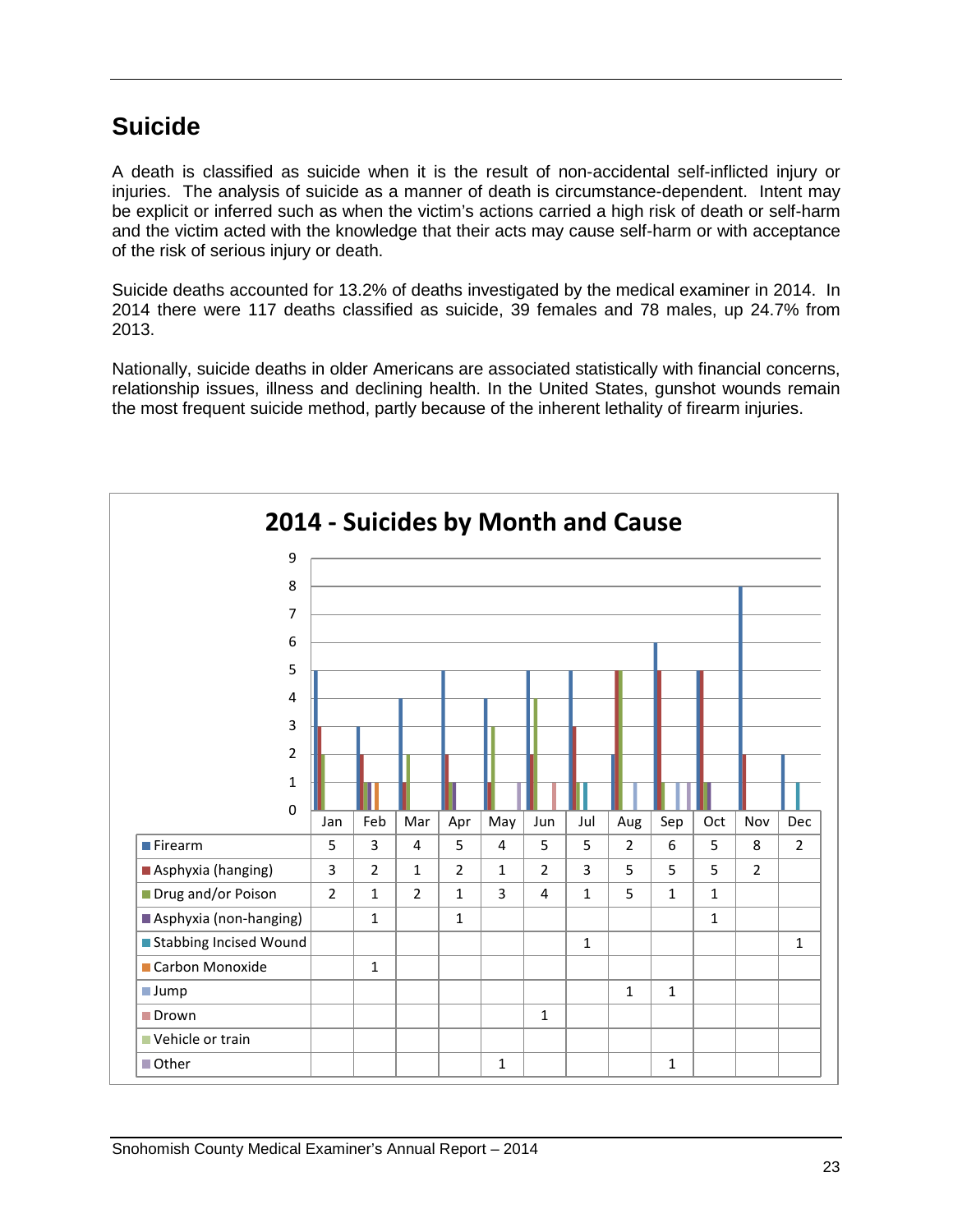# **Suicides by Gender**



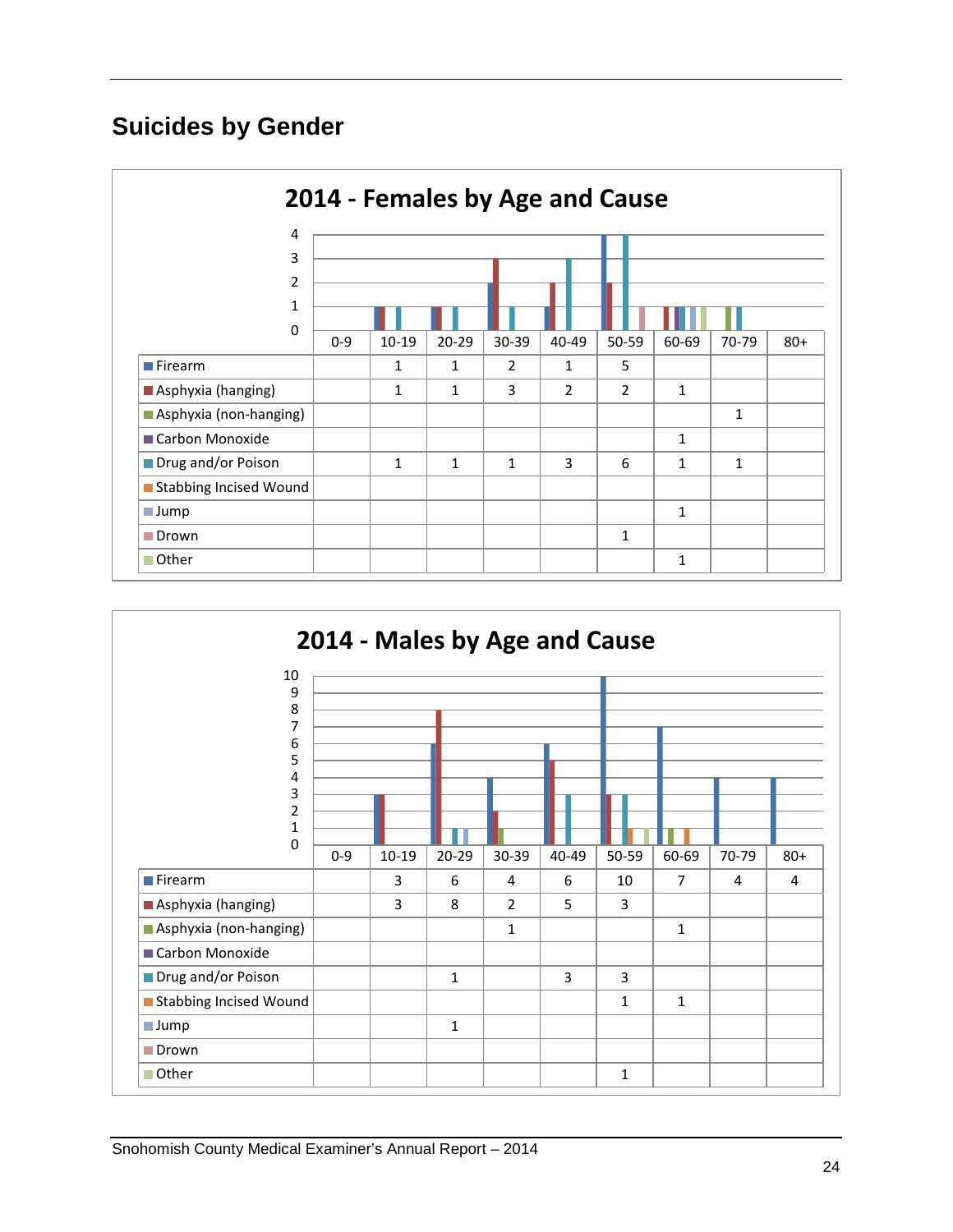

## **Suicides by Year**

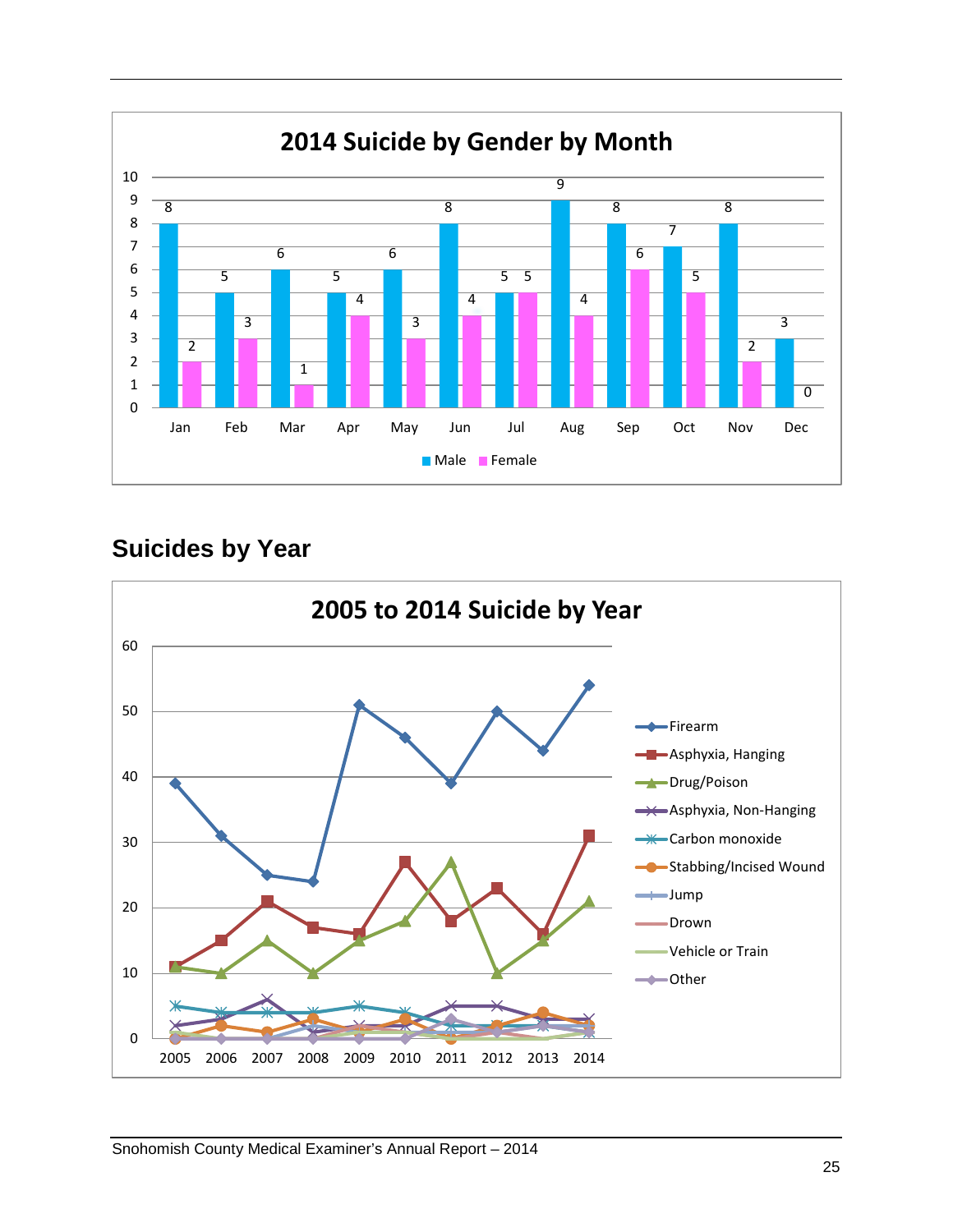## <span id="page-26-0"></span>**Homicide**

When injuries inflicted by another results in the death of a person, the Medical Examiner classifies death is classified as Homicide. In this context, the word homicide does not necessarily imply the existence of criminal intent behind the action of the person. This is reflected in the fact that the prosecuting attorney may either charge the person responsible for the injuries with murder or manslaughter, or decline to file charges.

There were 15 homicides in 2014, representing 2% of the total investigations in Snohomish County. There was no change over the prior year. In 2014, there were 9 male and 6 female homicide victims. Three persons were not residents of Snohomish County.

Gunshots represented 40% of the 2014 homicide deaths.

The relationship of the victim to the assailant is not tabulated as part of this report. Additional review of police records would be necessary in order to investigate such associations.



# **2014 - Homicide by Age and Cause**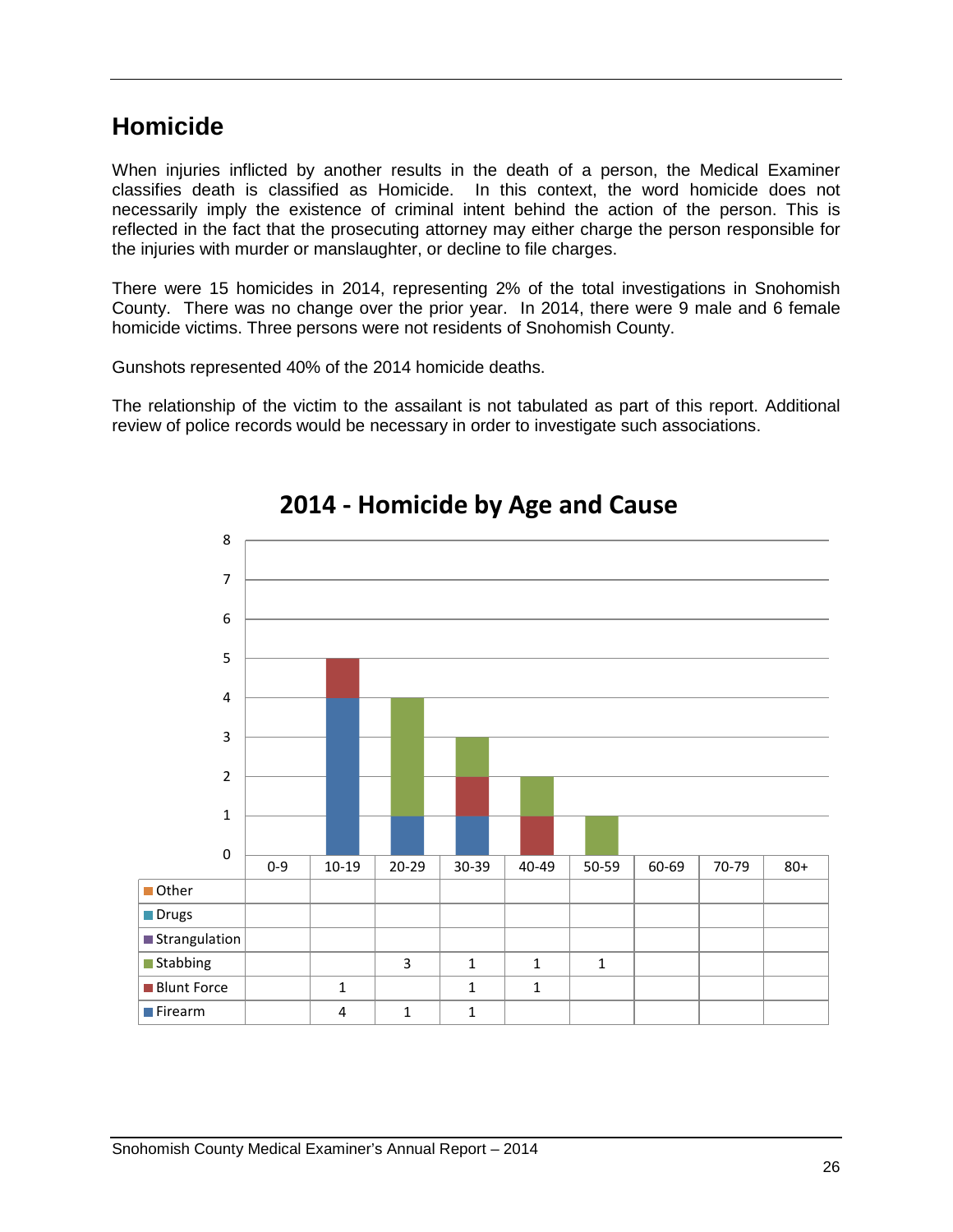

Although overall homicide numbers see slight variation from year to year in Snohomish County, four students died of homicidal violence in one incident in an October 24, 2014 mass shooting at Marysville-Pilchuck High School.